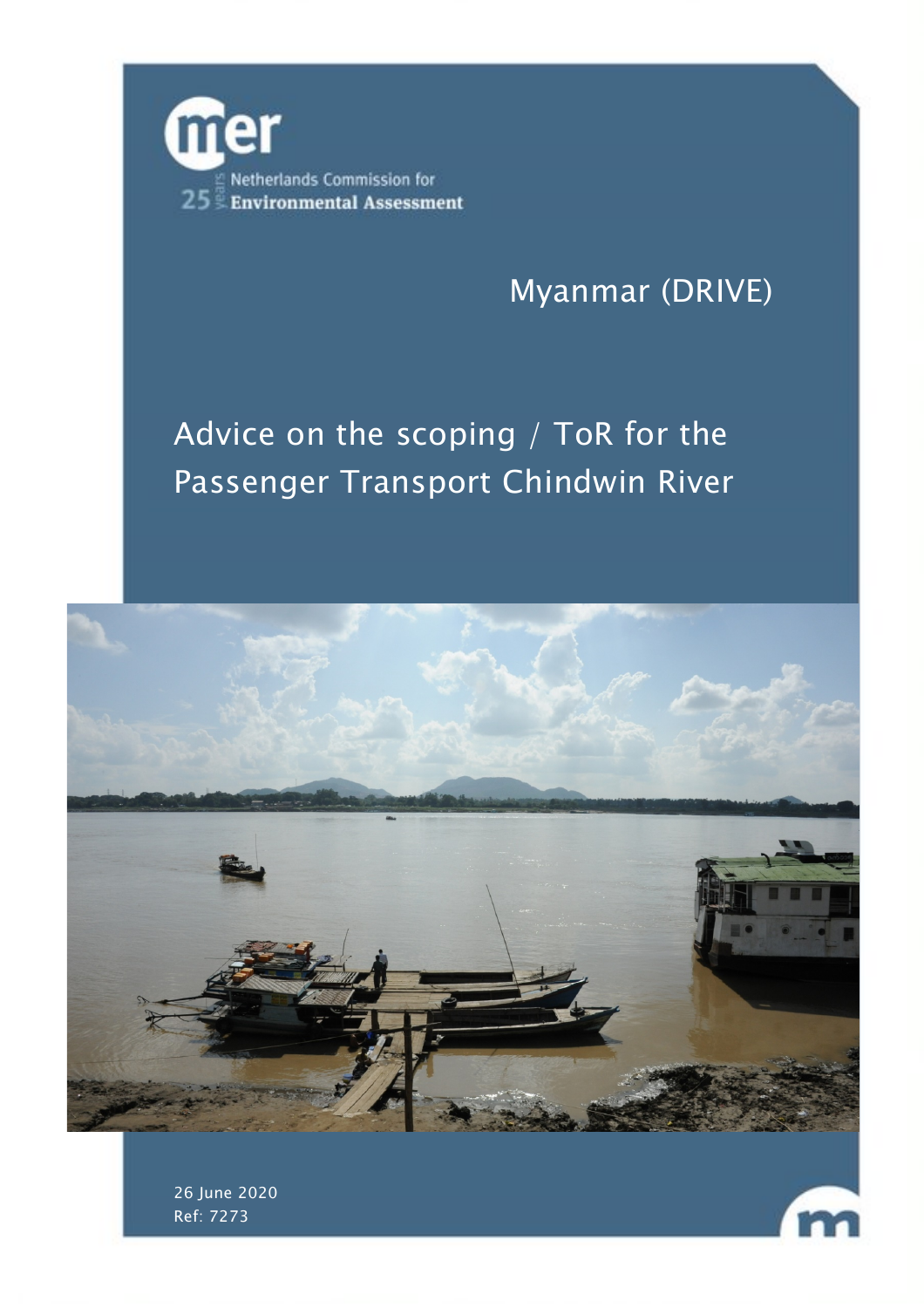## Advice of the Secretariat

| Title                           | Advice on the scoping / ToR for the Passenger Transport Chindwin<br>River, Myanmar                                                                                                                                                                                                                                                               |
|---------------------------------|--------------------------------------------------------------------------------------------------------------------------------------------------------------------------------------------------------------------------------------------------------------------------------------------------------------------------------------------------|
| To                              | Netherlands Enterprise Agency (RVO)                                                                                                                                                                                                                                                                                                              |
| Attn                            | Ms S.D. (Sadhana) Ramlochan Tewarie<br>Mr W. (Willem) Mak<br>Mr H.J. (Hugo) de Rijke                                                                                                                                                                                                                                                             |
| <b>Request by</b>               | Ms S.D. (Sadhana) Ramlochan Tewarie                                                                                                                                                                                                                                                                                                              |
| Date                            | 26 June 2020                                                                                                                                                                                                                                                                                                                                     |
| From                            | The Netherlands Commission for Environmental Assessment                                                                                                                                                                                                                                                                                          |
| Members of the<br>working group | Ms M.W.J.A. (Tanya) van Gool (Chair)<br>Mr A.A. (Anish) Hebbar (Domestic ferry safety expert)<br>Ms A. (Astrid) Kramer (Dredging and marine ecology expert)<br>Mr J. (Jeroen) de Zeeuw (Social impacts and resettlement expert)<br>Mr C. (Christoph) Zöckler (River ecology and biodiversity expert)<br>Ms L. (Leyla) Özay (Technical Secretary) |
| <b>Quality control</b>          | Ms B. (Bobbi) Schijf (Technical Secretary)                                                                                                                                                                                                                                                                                                       |
| Cover photo                     | Chindwin river at Monywa by Richard Weil / CC BY-ND 2.0                                                                                                                                                                                                                                                                                          |
| Reference                       | 7273                                                                                                                                                                                                                                                                                                                                             |

© Netherlands Commission for Environmental Assessment (NCEA). Advice on the scoping / ToR for the Passenger Transport Chindwin River, Myanmar. 2020. 26 pages.

-

Contact: w [www.eia.nl](http://www.eia.nl/) t +3130 234 76 60 e [ncea@eia.nl](mailto:ncea@eia.nl)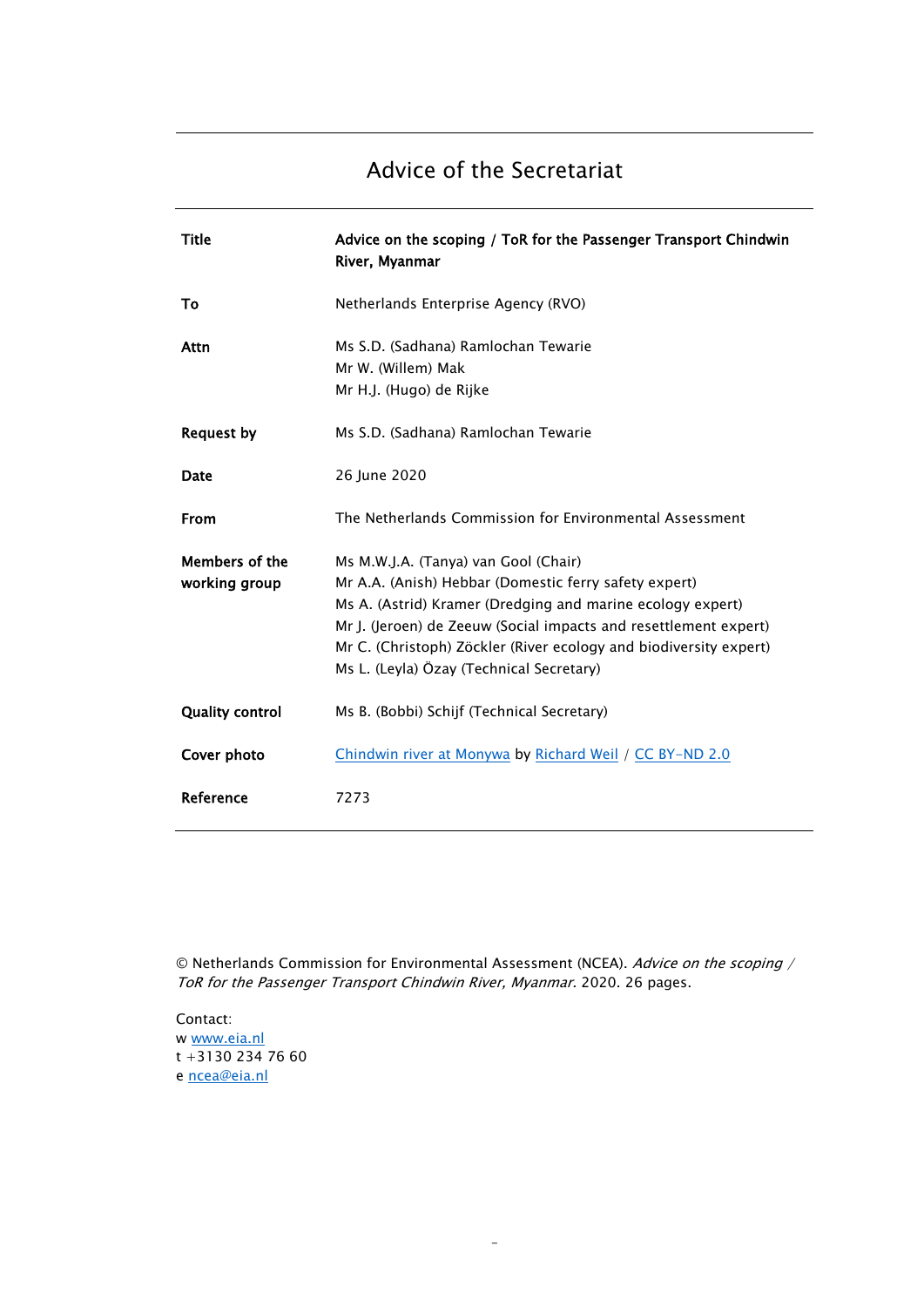### Table of contents

| $\mathbf{1}$ . |  |  |
|----------------|--|--|
| 1.1            |  |  |
| 1.2            |  |  |
| 2.             |  |  |
| 3.             |  |  |
| 3.1            |  |  |
| 3.1.1          |  |  |
| 3.1.2          |  |  |
| 3.1.3          |  |  |
| 3.2            |  |  |
| 3.2.1          |  |  |
| 3.2.2          |  |  |
| 3.3            |  |  |
| 3.3.1          |  |  |
| 3.3.2          |  |  |
| 3.3.3          |  |  |
| 3.4            |  |  |
| 4.             |  |  |
|                |  |  |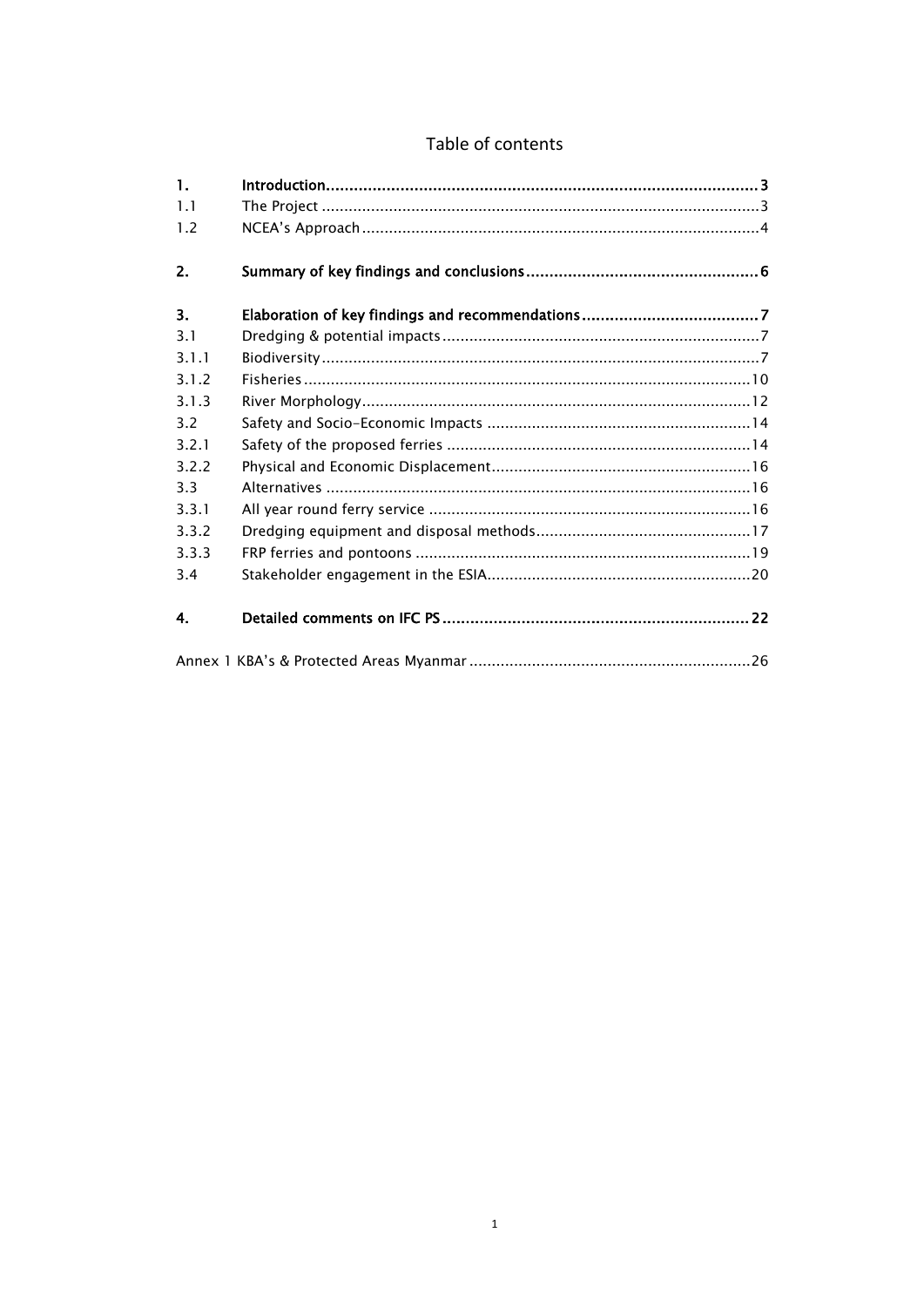### List of Acronyms

| CSO:    | Civil Society Organisation                              |
|---------|---------------------------------------------------------|
| DACU:   | Development Assistance Coordination Unit                |
| DMA:    | Department of Marine Administration                     |
| DRIVE:  | Development Related Infrastructure Investment Vehicle   |
| DWIR:   | Directorate of Water Resources Improvement              |
| ECD:    | <b>Environment Conservation Department</b>              |
| ESIA:   | Environmental and Social Impact Assessment              |
| ESMP:   | Environmental and Social Management Plan                |
| EHS:    | World Bank Group Environmental Health Safety Guidelines |
| FPIC:   | Free Prior Informed Consent                             |
| FRP:    | <b>Fibre Reinforced Plastic</b>                         |
| GoM:    | Government of Myanmar                                   |
| IEE:    | Initial Environmental Examination                       |
| IFC PS: | International Finance Corporation Performance Standards |
| IMO:    | International Maritime Organisation                     |
| IWT:    | Inland Water Transport                                  |
| LRP:    | Livelihood Restoration Plan                             |
| NCEA:   | Netherlands Commission for Environmental Assessment     |
| RAP:    | <b>Resettlement Action Plan</b>                         |
| RHDHV:  | Royal HaskoningDHV                                      |
| RVO:    | Netherlands Enterprise Agency                           |
| SEP:    | Stakeholder Engagement Plan                             |
| ToR:    | Terms of Reference                                      |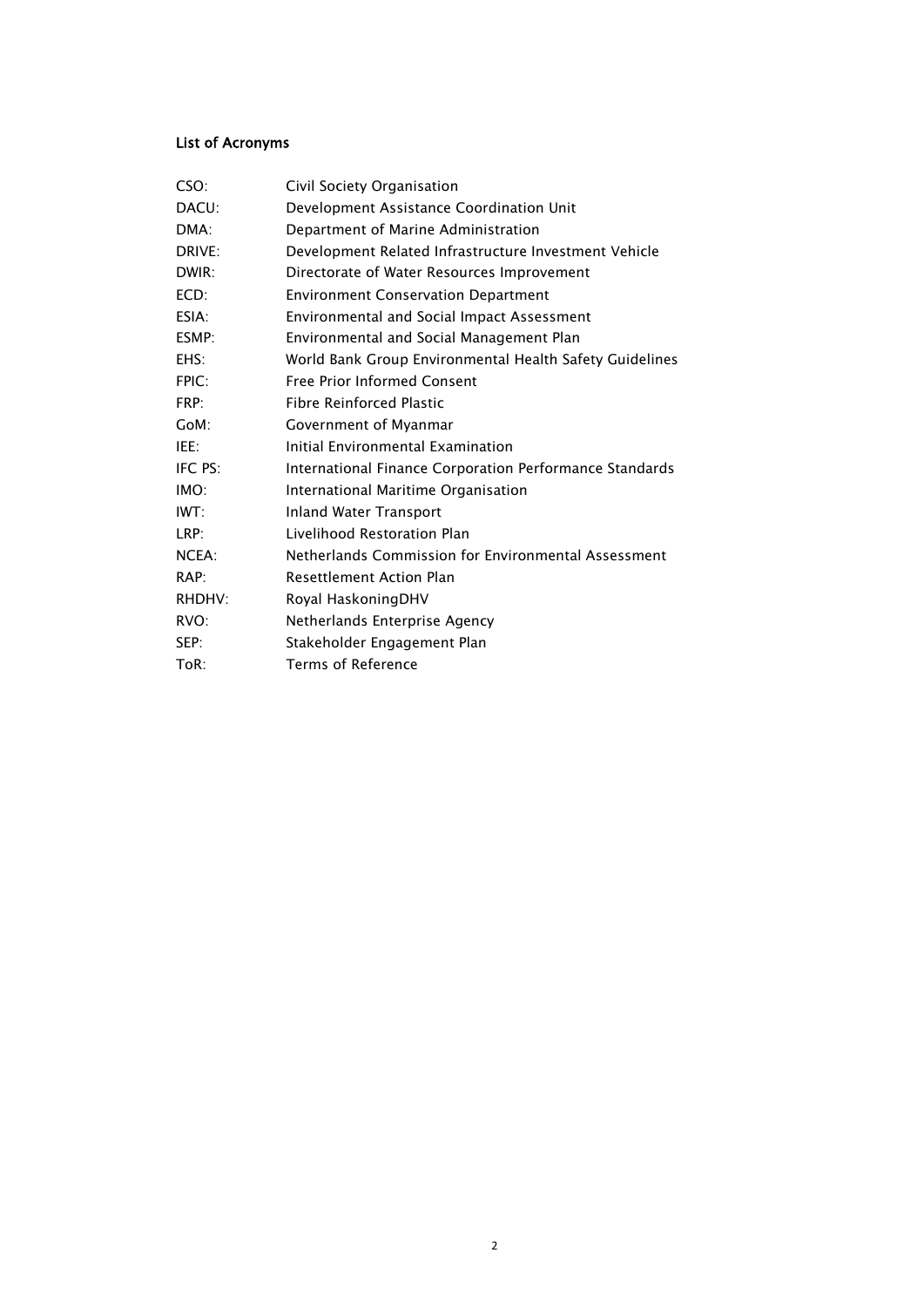## <span id="page-4-0"></span>1. Introduction

### <span id="page-4-1"></span>1.1 The Project

Chindwin River is the largest tributary of the Ayeyarwady and it has long been an important mode of transport in the Sagaing Region in Myanmar. In the past few years, several deadly disasters have occurred in private sector operated river transportation. Also, the river has become very shallow in the dry season due to an increase in sediment loads, which is attributed to upstream mining and deforestation. This poses a constraint to the Inland Water Transport (IWT) to operate their boats in the dry season<sup>1</sup>. IWT is a state-owned enterprise under the Ministry of Transport and Communications and is responsible for passenger and cargo river transportation in Myanmar.

IWT is currently preparing a project to *develop year-round safe and reliable transport* through the introduction and operation of a series of shallow draft passenger ferries, the establishment of adequate mooring for these ferries and hotspot dredging. The project is called 'Passenger Transport Chindwin River' in Myanmar (from now on 'the project') and is proposed by the IWT ('the proponent'). The project is located in the Sagaing Region and runs 700 km along Chindwin River's bed, from Hkmati in the North, to the confluence with the Ayeyarwady River in the South. The project will replace IWT's present ferry service with a new intercity ferry service, to connect the towns Monywa, Mingin, Kani, Kalewa, Mawlaik, Paungbyin, Homalin, Hta Man Thi and Hkmati.



Source: Revised Scoping report Passenger Transport Chindwin River, June 2020

<span id="page-4-2"></span><sup>1</sup> It is unclear to what degree private sector operated boats face the same problem. In the scoping report (Annex C minutes of a meeting with the IWT) it is stated that the private sector makes use of smaller boats that run all seasons.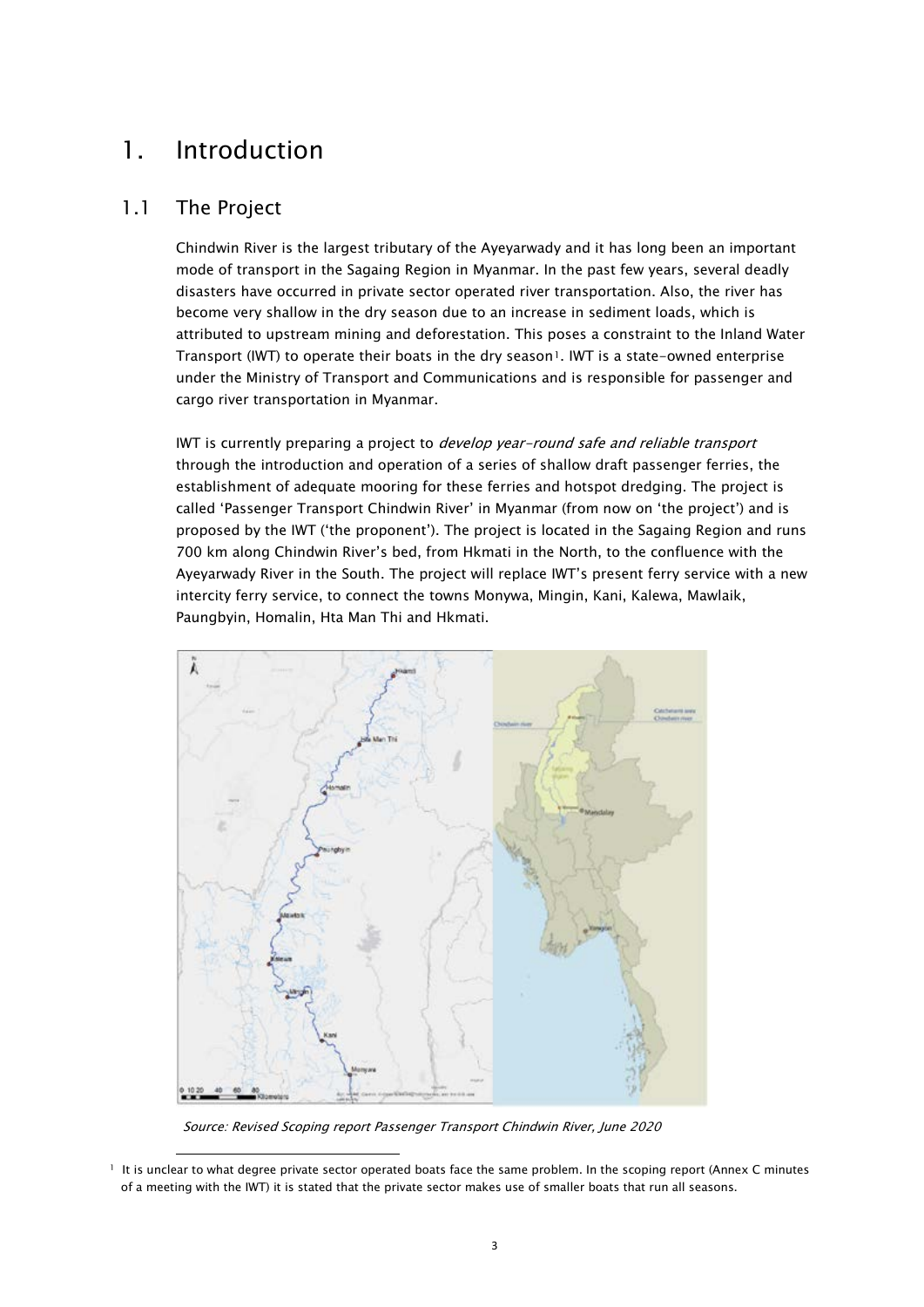The proposed components of the project are:

- 1. The construction and maintenance of jetties. The project will install floating multihull pontoons and a flexible bridge as jetties at 9 landing sites.
- 2. Constructing the hulls for the new ferries (outside Myanmar). The ferries will be constructed in Fibre-Reinforced Plastic (FRP) fibre-glass with the following specifications: 24-meter long, 7 meters beam, 1-meter draught, maximum speed at 15 knots and capacity of 120 passengers. For the purchase of the ferries, the Government of Myanmar (GoM) will acquire a loan.
- 3. Upgrading IWT's Dala and Monywa shipyards to be able to assemble and maintain the new ferries. An assembly and maintenance of the 9 ferries will be done at the IWT Dala shipyard in Yangon. Small repairs will be done at the Monywa shipyard.
- 4. Annual hotspot dredging[2](#page-5-1) at shallow parts of the Chindwin river in the dry season.

The project is currently in the development phase and is receiving support from the Netherlands Enterprise Agency (RVO) under the Develop2Build facility. After the project is approved, which depends among others on the outcomes of the ongoing Environmental and Social Impact Assessment (ESIA), the RVO intends to finance the construction of the landing sites for the ferries and the upgrade of the Monywa and Dala Shipyards under its DRIVE facility. The dredging activities are not planned to be part of the scope of the DRIVE project and remain under the responsibility of Myanmar's Directorate of Water Resources and Improvement (DWIR). However, because they are considered to be a crucial component for the project to proceed, dredging activities are included in the scope of the ESIA.

A team of consultants from RHDHV and Environment (Wuynkin) Myanmar Cooperative Ltd. (EMC) is responsible for the ESIA. This team has delivered a scoping report for the ESIA on February 2020, and a subsequent revised version on June 2020. As per local requirements, GoM projects that intend to acquire a loan, need approval from the Development Assistance Coordination Unit (DACU) and from the Parliament. DACU has already approved the project, but the project still has to pass Parliament. In May 2020, the Environment and Conservation Department (ECD) provided their screening result to the IWT and they require an Initial Environmental Examination (IEE) for this project.

The Netherlands Commission for Environmental Assessment (NCEA) received a request from the RVO to carry out an independent quality review of the aforementioned scoping report. The NCEA's review advice will be used to inform the ESIA work that is planned between May and August of 2020 (tentatively).

### <span id="page-5-0"></span>1.2 NCEA's Approach

To carry out the review, the NCEA assembled a working group of experts covering the fields of marine ecology and dredging, biodiversity, river transportation safety and socio-economic impacts. Initially, the NCEA's review concentrated on the scoping report of February 2020. Upon receipt of the NCEA's draft advice, the RVO concluded that the information that had been provided for review was not a complete representation of the assessment work done so far. Subsequently, the ESIA team updated the scoping report, adding relevant information and

<span id="page-5-1"></span><sup>&</sup>lt;sup>2</sup> Capital dredging refers to the removal of previously undisturbed sediment or rock layers, while hotspot dredging involves the periodic removal of sediments and shoals from existing navigation channels, berths and so on.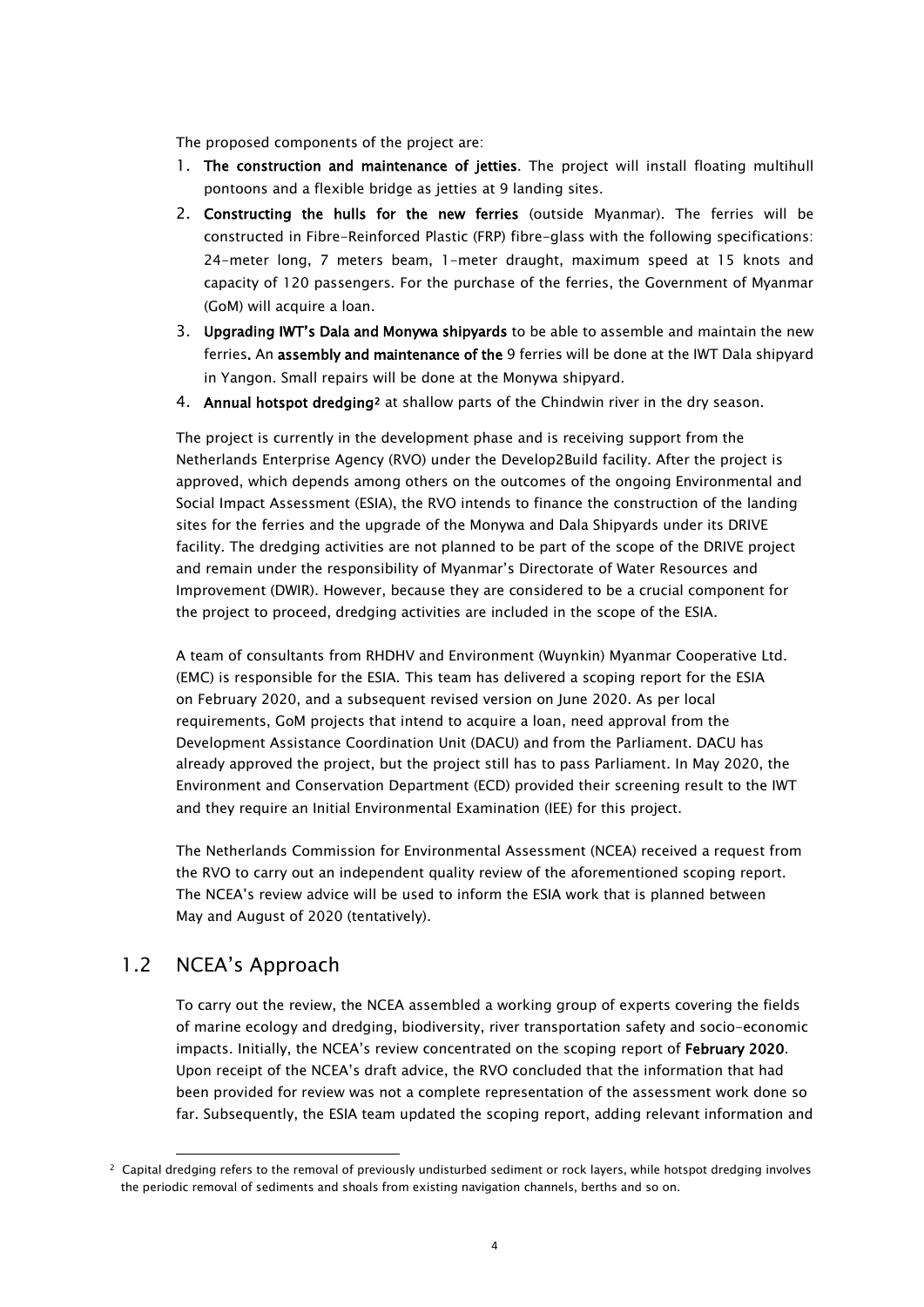clarifications[3](#page-6-0). A revised scoping report dated 5 June 2020, was submitted to the NCEA and this document has been the subject of the review in this final advisory report. The working group also made use of other project related documents (e.g. the inception report, the feasibility study report and the dredging study). The NCEA did not evaluate the quality of these documents, but drew additional information or background from them where needed. Due to the travel restrictions related to COVID-19, the working group was not able to visit the project location. The findings and recommendations this advice are hence only based on what has been recorded in the scoping report of June 2020. The working group reviewed the scoping report with reference to the following benchmarks:

- The Myanmar EIA Procedure (2015)
- The International Finance Corporation Performance Standards (IFC PS)
- World Bank Group Environmental Health and Safety Guidelines (EHS) including:
	- o General EHS Guidelines (2007)
	- o EHS Ports, Harbors and Terminals (2017)
	- o EHS Shipping (2007)
- Other relevant international standards used include:
	- o International Maritime Organisation (IMO) International Convention for Safety of Life at Sea (SOLAS) 1974 as amended
	- o International Maritime Organisation International Code for Application of Fire Test Procedures, 2012
	- o EU Directive 2009/45/EC of 6-5-2009 on Safety rules and standards of passenger ships

On principle, the NCEA aims to inform the local environmental authority of their review work, so that both institutions can exchange information and experience during their respective reviews. However, because the ECD has concluded that an IEE is required (not a full EIA) for the project, and because the IEE does not include a formal approval of a scoping report, the NCEA did not connect with the ECD for exchange purposes. The NCEA will be informing the ECD of this advisory report once published.

The following chapter (Chapter 2) first gives a summary of key findings and conclusions. In Chapter 3, these key findings are elaborated in detail, with reference to IFC PS where relevant. In Chapter 4, several *additional and detailed points of attention* in relation to IFC PS are outlined, which have not yet been touched upon in the earlier chapters, but which do need to be addressed in further steps of the scoping/ESIA.

<span id="page-6-0"></span><sup>&</sup>lt;sup>3</sup> The additional information included among others a further explanation on the project rationale. Two key modifications to the project proposal were also clarified 1) the change in the proposed use of the ferries from simultaneous carriage of passengers and fuel and cargo to exclusive use for passenger transportation and 2) the change in use of pontoon jetties from dual use as passenger embarkation/disembarkation facility and storage of fuel for commercial purposes to exclusive use of passengers.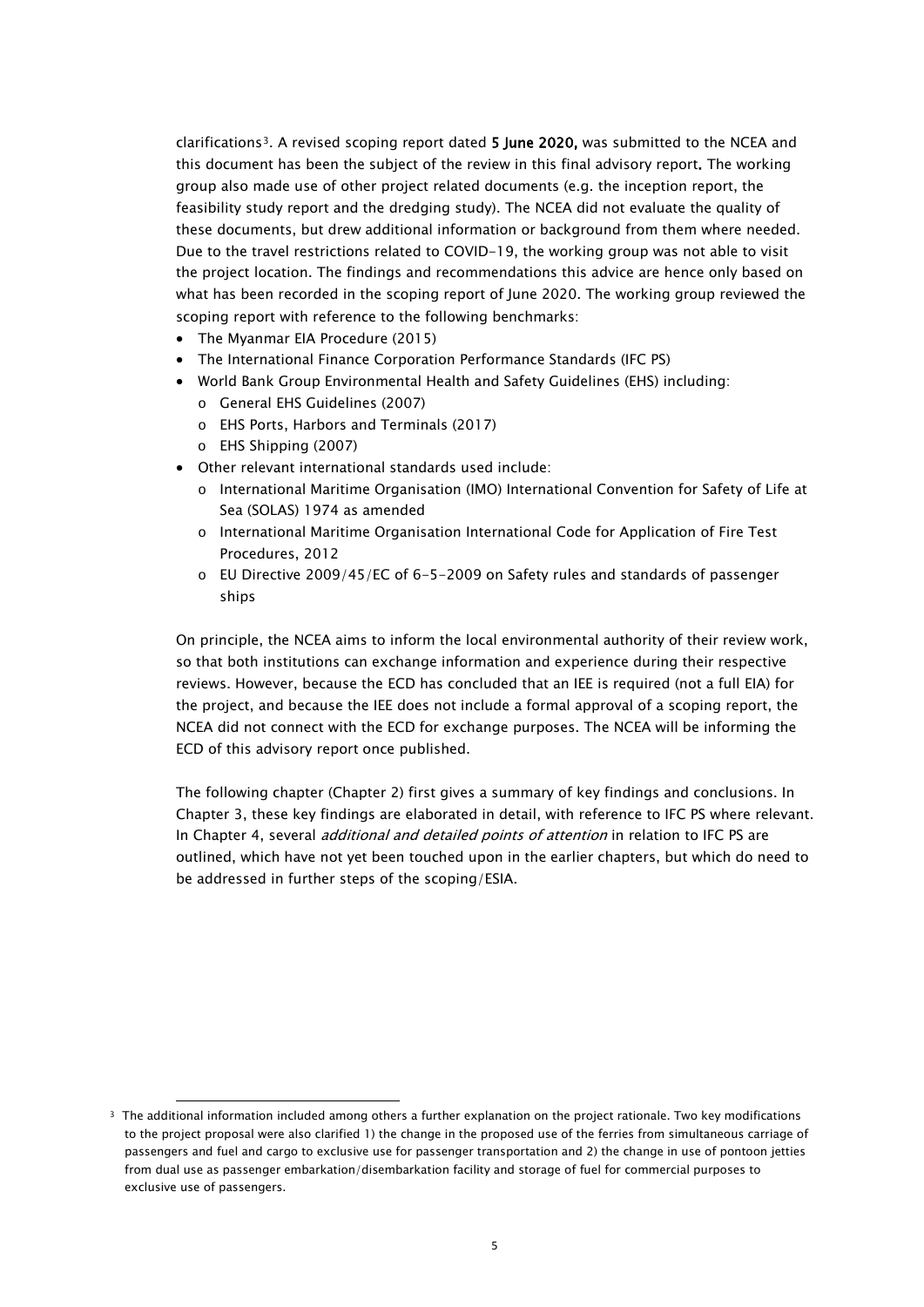# <span id="page-7-0"></span>2. Summary of key findings and conclusions

The scoping report (June 2020[4](#page-7-1)) shows that a serious effort has been expended in the first stage of the ESIA for this project. The report presents useful information to inform further design of the project, as well as the remaining ESIA work.

- The revised scoping report gives a clear project justification (i.e. the proposed investment in river-based transport and the objective of delivering a safe ferry service).
- Different project components have been described and institutional stakeholders consulted.
- There is a good description of the towns in the project area and the current situation at the landing sites.
- Relevant background studies have been carried out that informed the scoping process.

The proposed project could bring benefits to local people in the Sagaing region by creating improved river transport facilities and services and improved working conditions for staff at the shipyards and ferries. The general conclusion drawn in the scoping report is that no potential significant impacts and risks are expected from the proposed project. This is probably correct for activities like the upgrading of the shipyards and the construction and maintenance of the jetties and the ferries themselves. But that conclusion does not seem justified for dredging in the Chindwin River or for the proposed ferry type because:

- Even relatively small amount of dredging could already disturb the river system and cause significant (and at times possibly irreversible) impacts on to biodiversity, fishery resources and river morphology. The dredging locations and volumes will vary annually, which complicates the generalization on impacts. Any conclusions on impacts need to be based on detailed data gathering and analysis concerning the project area and dredging locations. Moreover, as dredging is not part of the project scope, possibilities to consider alternatives seem to be limited and the follow up of mitigation measures are uncertain.
- Chindwin already has a disturbed morphology in some sections, with increasing levels of flooding and riverbank erosion as consequences. Dredging may reinforce this situation.
- Conventional Fibre-Reinforced Plastic (FRP) materials are vulnerable to fire and lose their strength quickly at relatively low temperatures. The related safety risks specific to the project location need to be explored and understood. If the institutional capacity to manage the safety of the proposed ferries is not adequately addressed, safety concerns in river transport will remain.
- The conclusions about the level of impacts, both related to dredging, the proposed ferry types and other activities introduced by the project, do not yet take concerns of affected stakeholder into account, as these stakeholders are still to be identified and engaged.

### Key recommendations:

The ongoing ESIA work could help avoiding, mitigating and managing potential impacts through the following:

- The impacts on biodiversity, fisheries, river morphology and safety risks related to the proposed project are assessed and presented.
- Alternatives are identified, assessed and presented, in order to justify:
	- o Why dredging cannot be avoided
	- o Why certain dredging equipment and disposal methods are preferred

<span id="page-7-1"></span><sup>4</sup> Throughout this advisory report we will refer to the scoping report of June 5th 2020 as "the scoping report".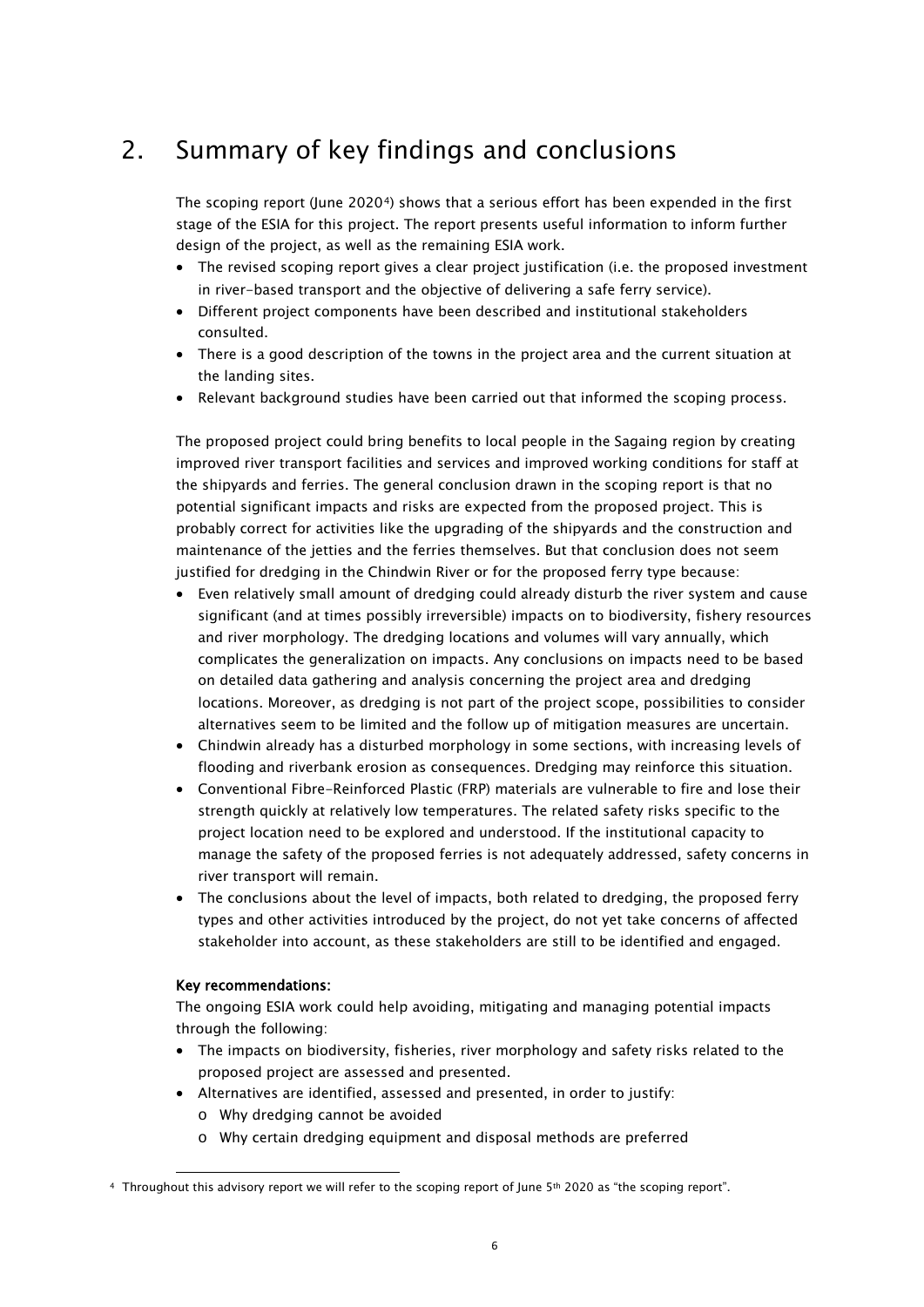o Why a certain type of ferry (and jetties) is proposed

- Risks associated with FRP ferries are assessed and alternatives (such as upgraded versions of existing ferries or Steel Hull Ferries) to inform the project's design and safety management plans. Information on the proven design is presented in the ESIA.
- Institutional arrangements are made with, and adequate support is provided to, DWIR to implement the mitigation measures and management plans formulated in the ESIA.
- The impacts identified in the ESIA are monitored in collaboration with stakeholders and impacts are addressed through adaptive management.
- Institutional, human and financial conditions to deal with safety are put in place.
- <span id="page-8-0"></span>• Stakeholders are identified and effectively engaged throughout all phases of the project.

# 3. Elaboration of key findings and recommendations

### <span id="page-8-1"></span>3.1 Dredging & potential impacts

In the scoping report, it is recognized that dredging is an activity with potential impacts on biodiversity and fisheries amongst others. The ESIA team will consider these impacts in the more detailed ESIA work. The information throughout the scoping report and additional information received from the ESIA team indicate that impacts from dredging are expected to be limited because the river water itself is already quite turbid and dredging volumes will be small. The NCEA is of the opinion that these conclusions are premature, because a more detailed impact assessment is still to be carried out. Moreover:

- Even relatively small-scale dredging activities could cause significant impacts at locations with a sensitive receptor. Especially when there are cumulative impacts in combination with other developments (e.g. overfishing, pollution, illegal trade in wildlife and so on). It is unclear whether the project could interfere with other development priorities in the area concerning for instance fisheries, wetland development or nature conservation.
- Increasing the turbidity in river water that is already turbid, does not automatically imply there will be no impacts. Again, this will depend on the presence of a sensitive receptor.
- Several uncertainties complicate the prediction and management of impacts:
	- o Locations and volumes for dredging and disposal will differ every year.
	- $\circ$  Each year, there is limited time to study and prepare the dredging works, given the changes in seasons. Collecting and integrating environmental/social data in dredging plans will therefore be a challenge.
	- o DWIR's financial, technical and institutional capacity to implement dredging activities, mitigation plans and measures in line with international standards, may need to be assessed.

In the coming sub-sections, potential impacts from dredging on biodiversity, fishery resources and river morphology are elaborated, and recommendations are provided for the further stages of the ESIA.

### <span id="page-8-2"></span>3.1.1 Biodiversity

The Chindwin River Basin is rich in biodiversity values (see Annex 1). River transport could be a way to prevent disturbance to its key biodiversity areas. But negative impacts may also be associated with it, particularly in relation to dredging. The scoping report states that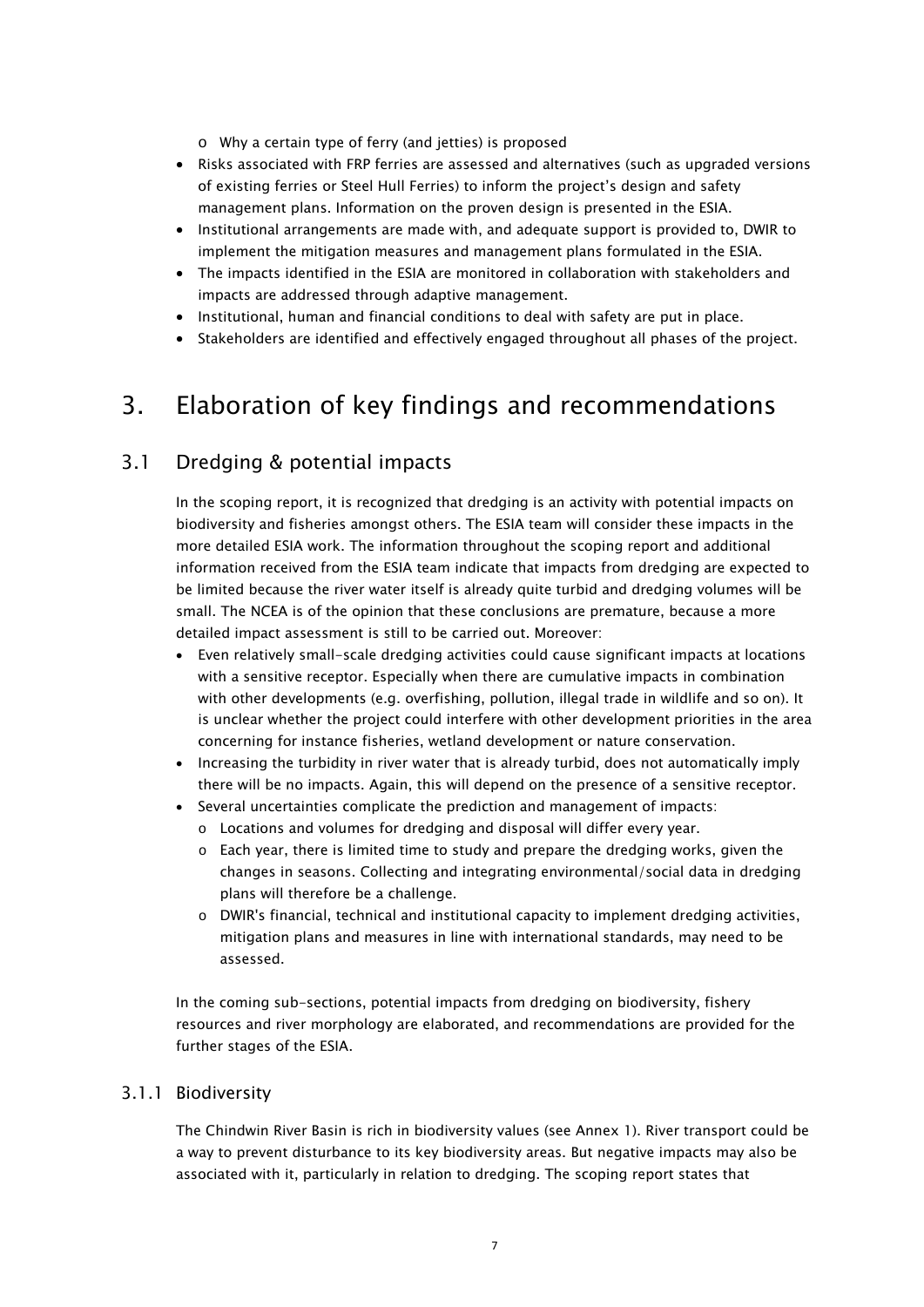potential impacts on biodiversity will be studied and guidelines will be prepared to reduce dredging impacts. The following points of attention have to be considered:

- Avoid measurable impacts on critical habitats and globally threatened species. The project location probably contains *natural and critical habitats* as defined by IFC PS [65](#page-9-0). The first two proposed dredging sites are directly located in nesting sites of the critically endangered Burmese Roofed Turtle: these are probably among the last remaining habitat of these species. As will be outlined later, it may turn out that dredging activities need to take place in habitats of other endangered or endemic species as well: this information is still to be determined in the further ESIA process<sup>6</sup>.
- IFC PS 6 Biodiversity Conservation and Sustainable Management of Living Natural Resources requires that avoiding impacts on biodiversity should have priority. Moreover, this standard (in particular sub 13-19 referring to natural and critical habitats) puts significant demands on proponents by requiring the following:
	- o In natural habitats, measures will be taken to ensure no-net loss on biodiversity where feasible
	- o No project activities should be implemented in critical habitats unless no viable alternatives exist
	- $\circ$  The project may not lead to measurable impacts on the critical habitat or a net reduction of (critically) endangered species. A Biodiversity Action Plan must be formulated for critical habitats, including the design of a biodiversity offset and a net gain in critical habitats.
	- $\circ$  Arrangements need to be made for the adaptive management<sup>[7](#page-9-2)</sup> of impacts on biodiversity
- In the scoping report, efforts are planned to reduce impacts from hotspot dredging in sensitive and valuable habitats. The following can be remarked:
	- o The IFC PS emphasize the need to avoid impacts as much as possible. To enable avoidance and minimizing impacts, first step is to identify areas of natural and critical habitats used by aquatic life for feeding, breeding and migration. Then, baseline data need to be collected on these areas and the species prioritized for conservation[8](#page-9-3).
	- o The impact assessment needs to consider finding ways to avoid dredging and disposal of dredging materials in critical habitats. For instance, through the consideration of alternatives for the proposed dredging and disposal methods (see section 3.3).
	- $\circ$  The scoping report mentions that ecological seasons will be analyzed to see if the timing of the dredging activities can be optimized to limit impacts. However, the dredging study also suggest that major changes in timing of dredging are not feasible

<span id="page-9-0"></span><sup>5</sup> Defined as areas with high biodiversity value containing habitat of (critcially) endangered and/or endemic species as per IUCN's Red list. The presence of various endangered and endemic species imply the presence of criticial habitats in the project location.

<span id="page-9-1"></span><sup>6</sup> The high biodiversity value and the presence of endangered or endemic species implies that the project contains critical habitats, as these are among the criteria to classify as critical habitat.

<span id="page-9-2"></span><sup>7</sup> IFC PS 6 (ad 7) explain that impacts on biodiversity may be difficult to predict. Therefore, adaptive management is required, meaning that mitigation and management measures need to be responsive to changing conditions and monitoring results on clear performance thresholds.

<span id="page-9-3"></span><sup>8</sup> As described in the EHS Guidelines for Ports and Harbors. In addition, IFC PS 6 (Guiding Note) requires that baseline data should be collected at least during two seasons (wet and dry). In case of natural/critical habitats data need to be collected over multiple seasons, with involvement from external experts.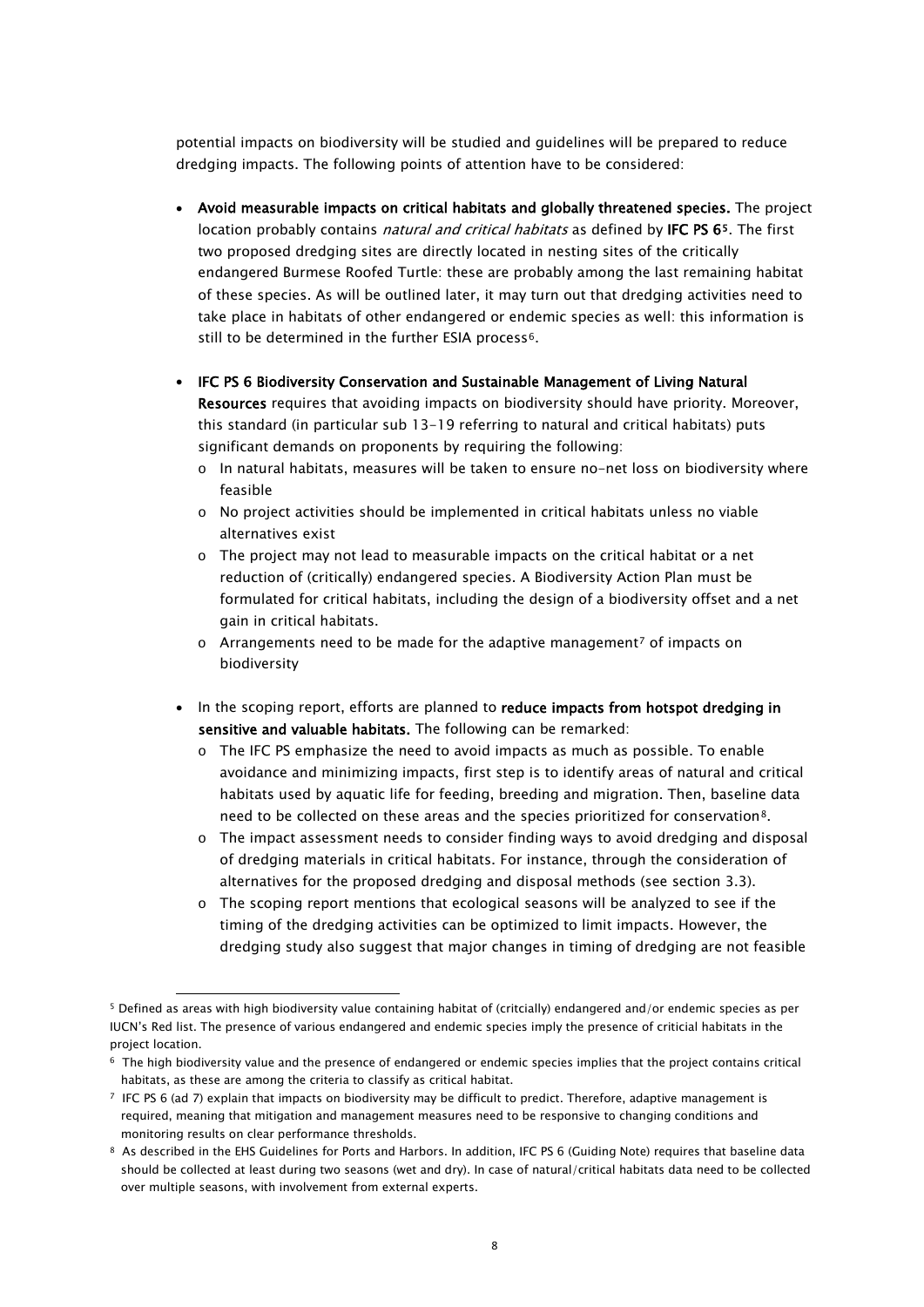(understood as: making sure there is no need to return for another round of dredging in the same year). It needs to be made explicit in the ESIA where and how adaptations in the timing of dredging could avoid impacts on critical habitats [9.](#page-10-0)

- $\circ$  Before the impact assessment, it should be clear what methodologies, parameters and criteria for evaluation will be used to determine the significance of impacts.
- o Mitigation measures proposed need to be realistic and monitored. Creating new sanctuaries may not be successful for highly sensitive species like freshwater turtles<sup>10</sup>.
- Complete the list of globally threatened species. A survey is planned to get a full overview of species that could be impacted by the project. Before the assessment starts, it should be clear which species specific to the project's affected area will be included in the impact assessment and the ESMP. When surveying and selecting species for further consideration, bear in mind that:
	- o Next to the Burmese Roofed Turtle, also other endangered species and their habitats could also be impacted. The NCEA would like to highlight that species listed in Table 1. living in or near the Chindwin river would also be highly vulnerable to activities like dredging and changes in the river morphology. Table 1.

| <b>Species</b>                   | <b>IUCN red list category</b> |
|----------------------------------|-------------------------------|
| Smooth-coated Otter              | Vulnerable                    |
| Small-clawed Otter               | Vulnerable                    |
| Hairy-nosed Otter                | Endangered                    |
| <b>Black-bellied Tern</b>        | Endangered                    |
| <b>Fishing Cat</b>               | Vulnerable                    |
| <b>Black-necked Stork</b>        | Near threatened               |
| Indian Skimmer <sup>11</sup>     | Vulnerable                    |
| Burmese Peacock Softshell Turtle | Endangered                    |
| River Lapwing                    | Near Threatened               |
| Masked Finfoot                   | Endangered                    |
| Great Thick Knee                 | Near Threatened               |
| River Tern <sup>12</sup>         | Near Threatened               |
| Spot-billed Pelican              | Near Threatened               |
| <b>Oriental Darter</b>           | Near Threatened               |

• Other species living in the Chindwin River to consider are: Several endemic fish including newly described Cyprinid puntius padamya Small Pratincole, which is a characteristic bird of the Chindwin river potentially fulfilling several criteria for designation of certain river stretches as Ramsar sites

<span id="page-10-0"></span><sup>9</sup> EHS Guidelines on Ports and Harbors (2017) prescribe that the timing of dredging activities should consider seasonal factors such as migration periods, breeding and growing seasons.

<span id="page-10-1"></span><sup>&</sup>lt;sup>10</sup> So far conservation activities of Burmese Roofed Turtle focused on site protection. To establish a new sanctuary, there is need to understand the entire ecology and lifecycle of the turtle throughout all seasons. Any movement or re-establishment would bring a risk to the species.

<span id="page-10-2"></span><sup>11</sup> At the time of this review, the REDlist status of Indian Skimmer was being reviewed and the result is expected in July 2020. It is expected that its status will be upgraded to Endangered.

<span id="page-10-3"></span><sup>&</sup>lt;sup>12</sup> At the time of this review, the REDlist status of the River Tern was being reviewed and the result is expected in July 2020. It is expected that its status will be upgraded to Vulnerable.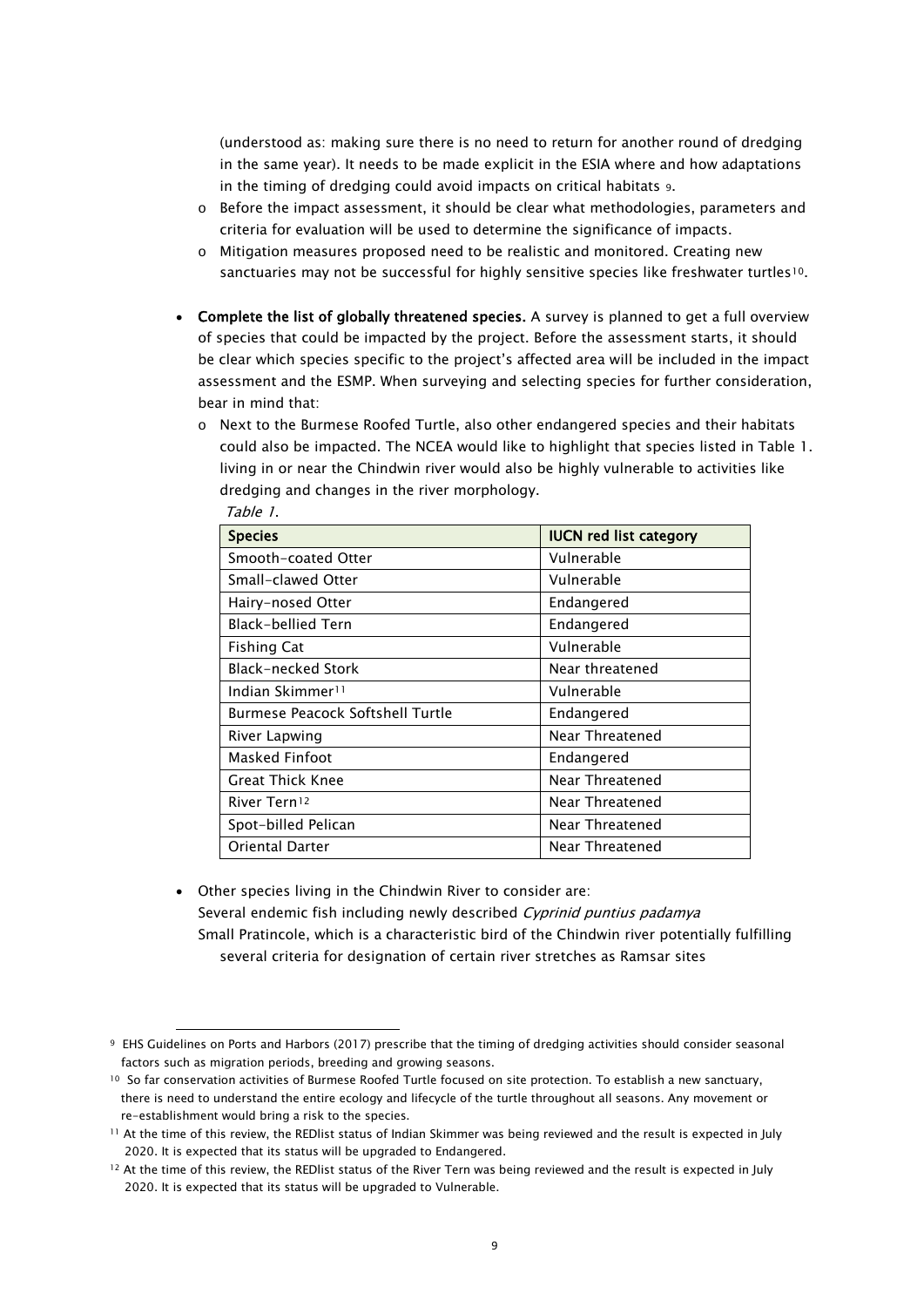Burmese Narrow-headed Softshell Turtle is also reported to be critically endangered<sup>[13](#page-11-1)</sup> It is likely that the Chindwin River hosts several globally threatened fish species[14](#page-11-2)

<span id="page-11-0"></span>• Globally threatened bird and mammal species living along the river and its sandbanks may also be impacted.

### 3.1.2 Fisheries

The scoping report on different towns makes clear that fisheries are an important source of livelihood and employment to people along almost the whole river<sup>15</sup>. Dredging activities could affect (some) of these small-scale and leasehold fishers as a result of a reduced access to fishing grounds, or a drop in fish stocks due to changes in water quality or river bathymetry. IFC PS 6 requires that when a project is likely to adversely impact ecosystem services, a systematic review is done with stakeholders of priority ecosystem services. IFC PS 4 and 5 consider impacts resulting from the loss of eco-system services as economic displacement, requiring appropriate compensation and/or livelihood restoration. The further ESIA needs to explore and present the potential magnitude of the impacts on fishery resources and the loss of livelihoods. In the scoping report, potential impacts on fisheries are recognized and further investigation is announced. In these investigations, the following requires specific attention.

- Specify priority fish species to be considered for protection. For a more focused study and managing impacts, it would be useful to prioritize the fish species that are important to local people. Such prioritization should be done in consultation with stakeholders that could be potentially affected.
- Specify potentially affected stakeholders and their continuous engagement. The project is taking place along a 700km river stretch and dredging and disposal locations and times will vary yearly. These activities need to take place in a very short timeframe, posing challenges to identifying locations where dredging could harm fisheries resources and to engaging stakeholders. There is a risk that impacts on vulnerable groups will be overlooked. The ESIA should clarify how the project is required to deal with this challenge for stakeholder engagement during implementation.
- Outline how impacts on fishery resources and on livelihoods will be avoided, mitigated or compensated. Bear in mind that the need for compensating fishers could have significant (financial) consequences for the project. In the implementation phase, it will be important that the relevant government institutions are able to identify and to avoid such impacts and that arrangements will be put in place for the appropriate compensation/livelihood restoration support in case of (temporary) impacts on fishers.

<span id="page-11-1"></span><sup>13</sup> Platt, S., Platt K. 2016. A challenging year in the fight to save Myanmar's critically endangered turtles. Turtle Survival 2016; 34-38

<span id="page-11-2"></span><sup>14</sup> Chindwin hosts more than 300 fish species and a list of fish species is given in (Zöckler & Kottelat (2017) SOBA 4.5 Bio diversity of the Ayeyarwady Basin. Updated in 2018). Another study on the Ayeryarwady river lists 550 fish species in the main river, of which 29 are globally threatened (2 critically endangered, 7 endangered and 20 vulnerable) (see Kottelat M., (2017) Fish diversity in the Ayeyarwady Basin. Report for Flora and Fauna International and WorldFish. Unpublished Shed). It is likely that the Chindwin River hosts a similar number of globally threatened fish species.

<span id="page-11-3"></span><sup>15</sup> Sections 5.3 and 5.4 of the scoping report illustrate the importance of fisheries as a source of livelihood and employment in towns like Monywa, Phaungbuin, Mawlaik, Mingin and villages like Kin Tat, Nant Sa Li, Zee Khone and Kyan. The economic role of species like Sardinella Razorbelly Minnow, and valuable catfish species are also highlighted. Next to small scale fishers, 300-400 leasehold fishers are reported to be present in the area.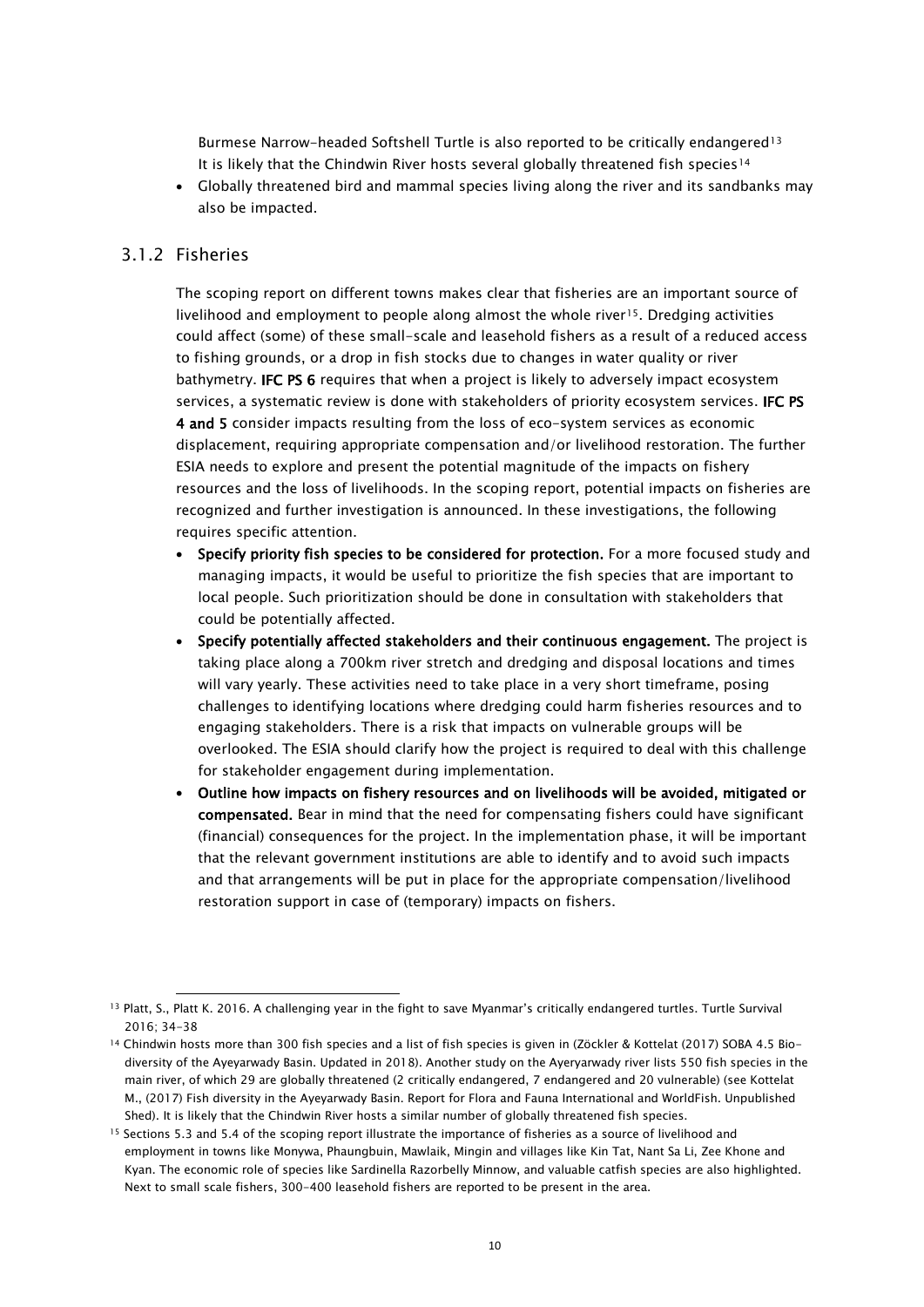### Preparing the yearly dredging works

From the scoping report, it is understood that a monitoring system will be set up and the bathymetry surveyed yearly to detect hotspots and bottlenecks in the Chindwin's navigation channel. These hotspots will then be surveyed to prepare the dredging works. The ESIA team will deliver a framework for this yearly survey and for preparing dredging. In the final ESIA, it needs to be specified what this framework and its implementation will entail:

- Outline how the prediction, avoidance and monitoring of impacts on biodiversity and fisheries shall be integrated in the yearly dredging plans and activities.
- Specify the requirements for the yearly surveys (e.g. length, survey methods, timing) and parameters to be studied. Ensure that these surveys look into the presence of natural/critical habitats, feeding, resting and nesting sites, migration routes of endangered species and the overall ecology on which they depend[16.](#page-12-0)
- Provide guidelines to dealing with the limited time to collect data and to engage with affected groups.
- Outline how DWIR will be enabled and supported in the implementation of this dredging framework?
- Outline impacts will be monitored and managed and how collaboration will take place between relevant institutions.

#### Recommendations

In the next stages of the ESIA process and the ESIA report, the following needs to be followed up and presented:

### Show what considerations and efforts will be made to avoid, minimize and mitigate dredging impacts, for instance through:

•Avoiding dredging or disposing dredging material in critical habitats of endangered / endemic species and near fishing grounds.

- •Changes in the project design and choices (e.g. dredging equipment and disposal methods) to avoid or minimize impacts.
- •Measures to reduce the risk of collision of (large) endangered species with dredging equipment (e.g. dredging schedules, vessel speed, engaging wildlife observers).
- •Adaptations in timing and plans for dredging considering factors like spawning seasons to reduce impacts on breeding success and migration period of animals.
- •Measures to reduce turbidity and sedimentation, where and when needed.

### Present the results of the impact assessment:

•Identify and present areas of natural and critical habitats and fishery resources in the project's area of influence. Determine parameters that need to be studied and monitored over time. Collect baseline data on these parameters.

<span id="page-12-0"></span><sup>16</sup> See also EHS Guidelines for Ports Harbors and Terminals (2017) requiring that areas of high biodiversity value used by aquatic species for feeding, breeding and migration routes should be identified. This is also underlined in Myanmar'sStatement National Biodiversity strategy and action plan 2015-2020 <https://www.cbd.int/doc/world/mm/mm-nbsap-v2-en.pdf> see page 82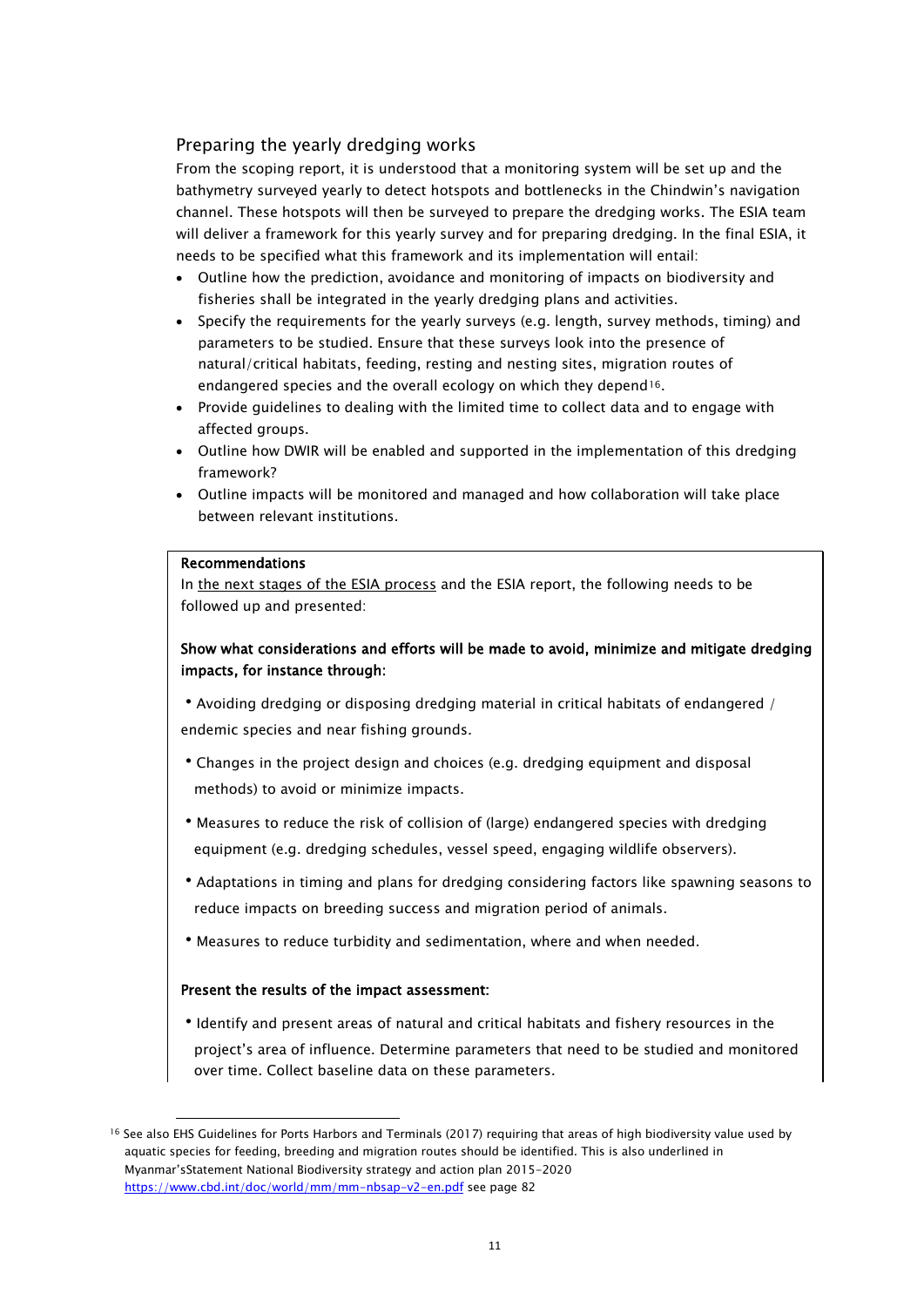- •Complete the list of endemic, globally threatened species and fish species that may be affected by the project. Consult stakeholders and determine a substantiated list of species to be prioritized in the further ESIA and ESMP.
- •Identify and specify small-scale and leasehold fishers that may be affected by the project. Present the potential magnitude of the impacts on fishery resources and the loss of livelihoods throughout the project's lifecycle.
- •Define what criteria have been used to evaluate the significance of impacts, and how national and international obligations and norms for conservation and wetland development in Myanmar were taken into consideration.
- •Assess and present direct, indirect and cumulative impacts on biodiversity and in particular to natural/critical habitats and endangered species. Include all relevant sources of impacts<sup>[17](#page-13-1)</sup>. Specify what residual impacts will remain after mitigation.
- •Substantiate in the ESIA that no-net reduction of natural habitats and a net-gain in critical habitats will occur, also over a longer period.

### Deliver all relevant mitigation measures and plans:

- Outline how impacts on fishery resources and on livelihoods will be avoided, mitigated or compensated conform IFC PS requirements.
- Deliver a bio-diversity monitoring and evaluation program and if needed a Biodiversity offset and/or Biodiversity Action Plan.
- Framework for the dredging:
	- o Clarify how the project will deal with the continuous stakeholder engagement in the yearly preparation of the dredging work
- Outline the arrangements, roles and responsibilities of key institutions like IWT, DWIR and departments responsible for nature and wildlife conservation, as well as budgets for the monitoring and adaptive management of impacts on biodiversity and fisheries.
- Ensure that the framework for DWIR to prepare the yearly dredging works includes clear guidelines to integrate environmental and social concerns into dredging plans and activities.

### <span id="page-13-0"></span>3.1.3 River Morphology

Chindwin river is reported to have a disturbed sediment balance as a result of deforestation, mining and other human interventions. Currently, major flooding and riverbank erosion are mentioned as existing problems, leading to a loss in property and agricultural land. In the scoping report it is stated that no additional morphological studies are required because the low dredging quantities will not impact the overall morphology. It is also explained that a

<span id="page-13-1"></span><sup>17</sup> EHS Guidelines Ports Harbors and Terminals (2017) require projects to assess and model sensitive ecological receptors, for instance through sediment plume propagation modeling, to define a Dredging Management Plan.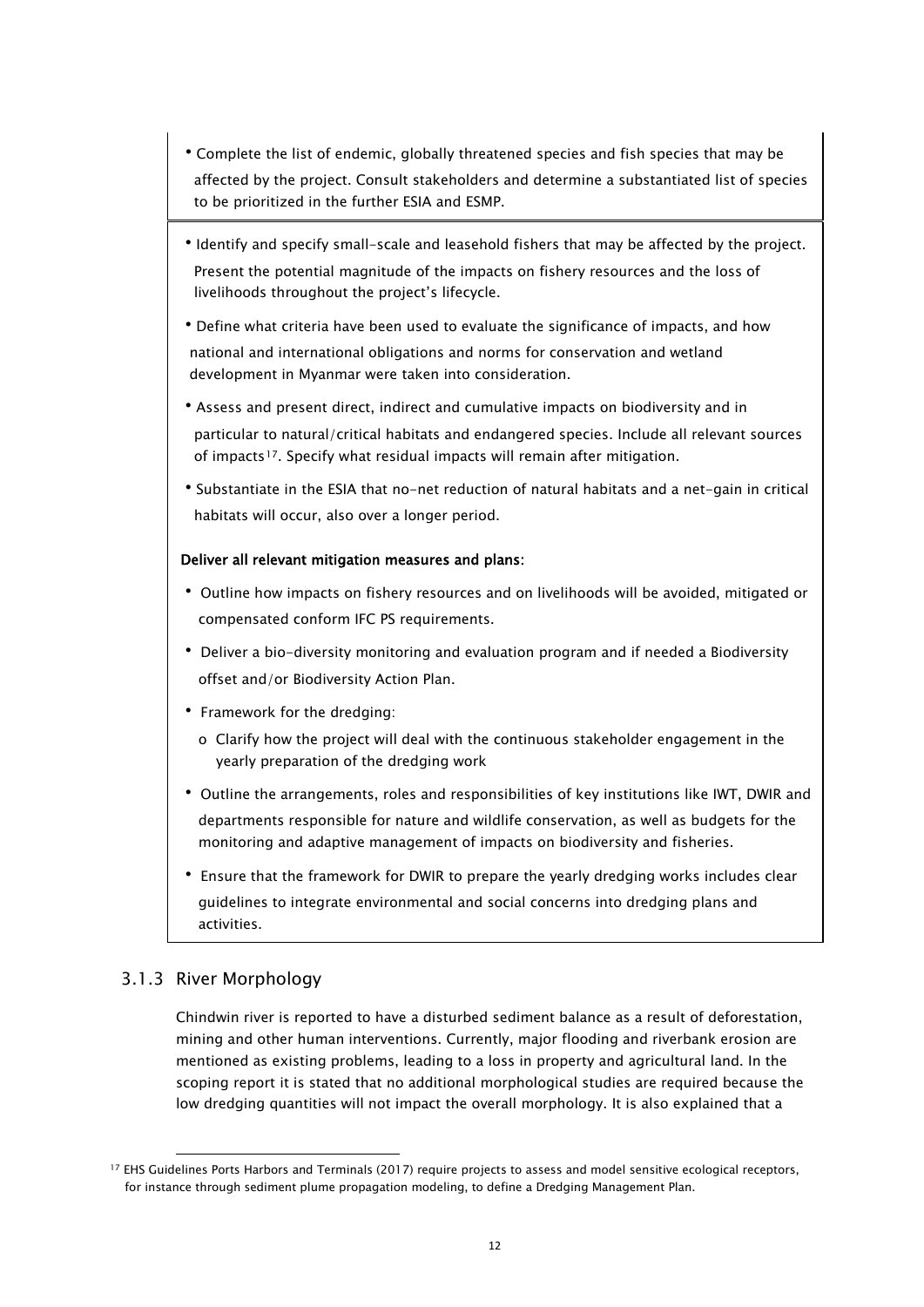detailed morphological study would require a lot of data which is not yet available. The NCEA notes the following:

- Dredging (even relatively small volumes) could disturb the sediment balance in the Chindwin River. Removing sediment at one place and disposing it at another could create changes in flow, velocity, water depth and sedimentation, which may reinforce existing processes underlying flooding and riverbank erosion. Changes in the bathymetry could also affect fish species that are important to local people or that are endangered [18.](#page-14-0) Also, the placement of the floating jetties may result in local alterations in flow conditions and sedimentation near the area of attachment (scour).
- In addition, the NCEA notes that a reduction of soil stability is a risk that could be associated with dredging. When dredging takes place near the shore where soft layers are present, this could lead to riverbank erosion and even landslides. This is a small, but serious risk that needs to be considered in the impact assessment.
- In sum, as impacts cannot be ruled out, the NCEA is of the opinion that a study on the river morphology should be included in the assessment to understand (or to rule out) negative consequences on flooding, riverbank erosion and flora and fauna. In case such data is not yet available, the ESIA/ESMP could try to address this through a monitoring system by which data is collected over-time to oversee potential changes to the rivermorphology.

#### Recommendations

In the further ESIA process and the ESIA report:

- •Potential impacts from the project on river morphology are studied and outlined. In case no impacts are expected, this is substantiated with verifiable data and analysis.
- •Show how the information on the river-morphology has informed the following:
	- o Jetty siting and design and potentially scour protection of the construction poles.
	- o Methods and locations for the disposal of dredging material (see later section 3.3.2)
	- o Framework to prepare the yearly dredging works (see section 3.1.3).
	- o Measures and plans to mitigate impacts, in case relevant.
- •Show how the risk for reduced soil stability and landslides around dredging locations are considered in the ESIA.
- •Include the monitoring of river-morphology and arrangements for mitigation, whenever the need may occur, in the ESMP.

<span id="page-14-0"></span><sup>&</sup>lt;sup>18</sup> Dredging and the disposal of dredging material in deeper parts of the river could jeopardize fish species that depend on a diverse river bathymetry and that dwell in deep pools or eddies.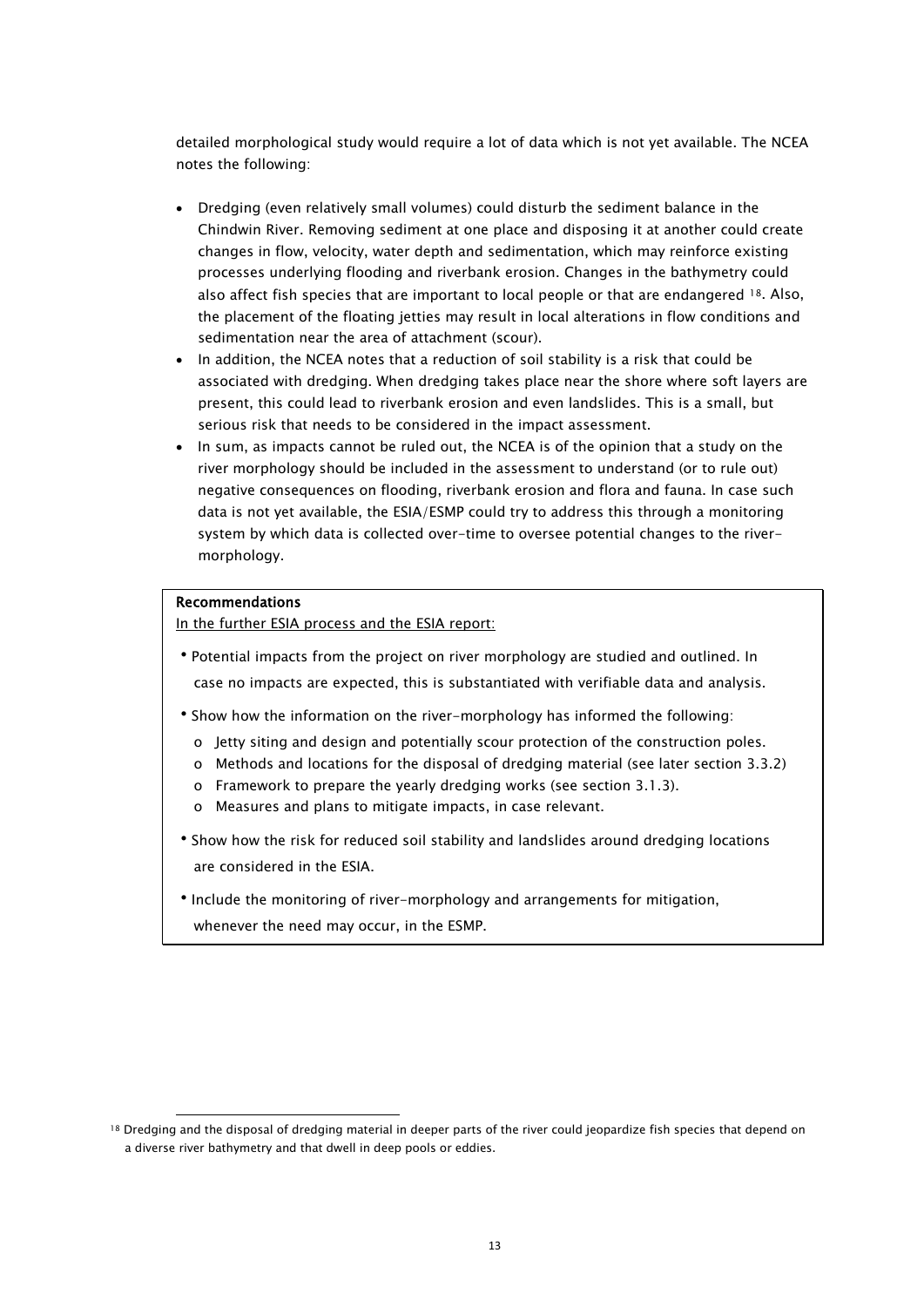### <span id="page-15-0"></span>3.2 Safety and Socio-Economic Impacts

### 3.2.1 Safety of the proposed ferries

<span id="page-15-1"></span>The project intends to improve the safety of river transport in the Sagaing region. At the same time, the project also warrants concerns for safety because certain risks are associated with the proposed type of FRP ferries, which are manufactured from composite material:

- Conventional FRP materials are vulnerable to fire<sup>[19](#page-15-2)</sup>. They lose their strength quickly at relatively low temperatures and can ignite rapidly[20.](#page-15-3) The International Maritime Organisation (IMO) for instance requires the use of non-combustible materials for such vessels.
- The proposed vessels are, from a structural perspective, vulnerable to damage from collisions with floating logs and to grounding in shallow water depths. These both appear to be likely risks in the project area. Also, collisions with passing traffic and during approach to a berth cannot be ruled out. Experience suggests that FRP vessels offer very little time for reaction in case of such hazards.
- In addition, an underlying problem related to safety in current river transport in Myanmar is stated in the scoping report to be the lack of law enforcement and institutional capacity. If these institutional problems are not tackled, risks to safety will remain among private and public services, regardless of the boat type.

In the light of these risks, the following issues need to be addressed in the ESIA:

- Provide evidence on the proven design. Evidence that the vessel is of a proven design relevant to the risks of intended operations and the intended operating environment would be required for a safety assessment as part of the ESIA.
- Assess risks to inform the project and safety management plans. In the explanation provided by the ESIA team, it is stated that because the proposed vessels are of proven design, the ESIA will not assess the design itself. Section 9.4 of the scoping report does refer to a risk assessment to be carried out for passengers and crew. The NCEA has the following to remark:
	- o Although relevant, being of proven design will be no guarantee for (long term) safety. A risks assessment in relation to navigation would still be needed to inform design and safety management plans.
	- o Adequate water depths, a navigation channel clear from logs and navigational marks in the river are important conditions for safety. These factors need to be considered in the risk assessment. There is also a need to sort out who will be responsible to removing logs upstream from Homalin, since DWIR only clears logs downstream from Homalin.
- Include an institutional assessment and formulate a capacity building plan. Safety management in the proposed project depends on the capacity of various institutions and how they will coordinate and collaborate. The ESIA needs to pay attention to the

<span id="page-15-2"></span><sup>19</sup> This could relate to various factors such as a) electrical defects b) mechanical or engine failures c) the release of oil onto hot surfaces or contact with source of ignition d) fire due to ignition sources like cigarettes or defective electrical equipment

<span id="page-15-3"></span><sup>&</sup>lt;sup>20</sup> Conventional FRP materials lose strength at a relatively low temperature when compared to steel, making them more sensitive to high temperatures caused by fire. Tests have shown that critical temperature could be reached, typically within one minute, if the FRP composite is directly exposed to fire. In case mitigation efforts fail, the ship superstructure could eventually collapse altogether. For more information see for instance: Franz Evergren (2015) Engineering Analysis Report – Eco-Island Ferry. SP Fire Research Report 2015:05. Boras. SP Technical Research Institute of Sweden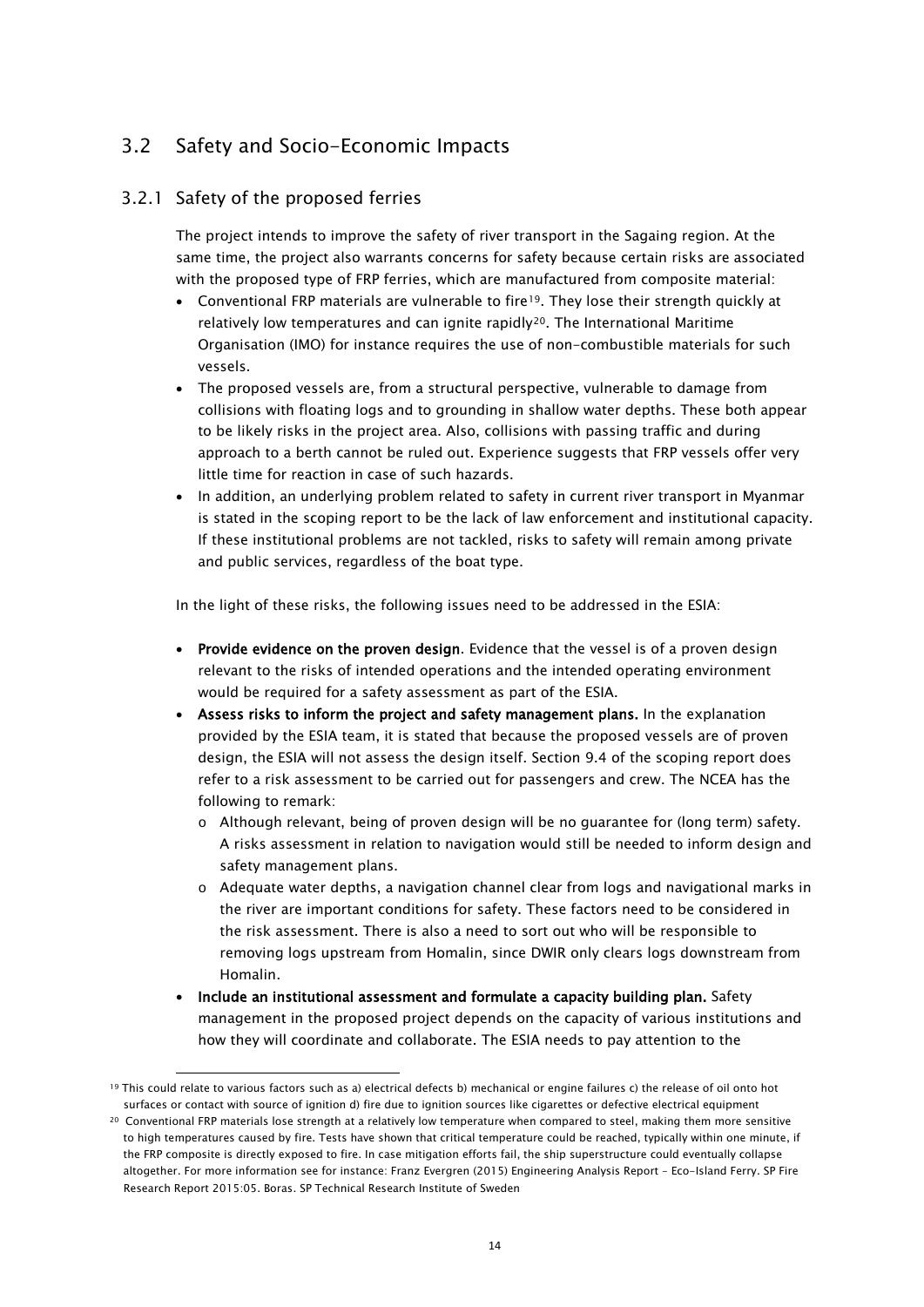functioning of current safety administration and outline what conditions need to be put in place for appropriate safety management. Especially note that:

- o Domestic safety regulations (which are now being formulated) and clear operational procedures for the proposed type of ferries will be important.
- o It will be crucial that the Department of Marine Administration (DMA) and IWT have the technical capacity to evaluate and approve the engineering design and deal with the safety of the new ferries and jetties.

### Recommendations In the next stages of the ESIA:

- •Carry out an institutional analysis and assess the capacity needs for safety management.
- •Analyze hazards to understand the patterns in previous ferry accidents. Carry out a risk assessment to the navigational safety to inform a safety management plan. This should cover risks like fire and flooding onboard, grounding in shallow patches, collision of the ferries with floating logs, passing traffic and dredgers and oil spills.

#### Present in the ESIA report:

•Details on the docking plan and on the proven design of the ferries. Ensure these are

 equivalent to internationally recognized safety standards (e.g. by the International Maritime Organisation (IMO) or the EU Directive 2009/45/EC) . Show how the following considerations have been integrated into the design of the ferries:

- o Early and rapid evacuation in case of hazards
- o Robust protective measures to withstand fire and collision
- o Possibility of encountering shallow water depths and floating logs, in relation to the propeller and stability designs (e.g. propeller design not proud of the keel)
- •Include a summary of how safety management is planned, an organogram and an overview

 the functioning, resource capacity for safety management. Outline the roles and responsibilities in the project for a) monitoring b) safety performance audits c) repairs and routine maintenance d) periodic safety inspections e) providing aids for navigational safety (danger marks, removal of logs, safe water depth levels, communication means) f) monitoring ferry accidents and g) departure controls.

- •Outline the safety regulations, standards and procedures for operating the ferries.
- •Deliver plans and measures for safety and emergency management including:
- o Navigational aids on board of the vessel and onshore (e.g. navigational marks, visual aids for night navigation, technologies to find sufficient water depths)
- o Safety equipment, fire safety and life-saving arrangements
- o Fire safety and management plans
- o An organization and communication plan for emergency response and evacuation
- o Arrangements to compensate passengers for eventualities suffered on board (e.g. insurance schemes).
- o Capacity building plan for continued training of administration, crew and emergency responders

#### It is further recommended to consider: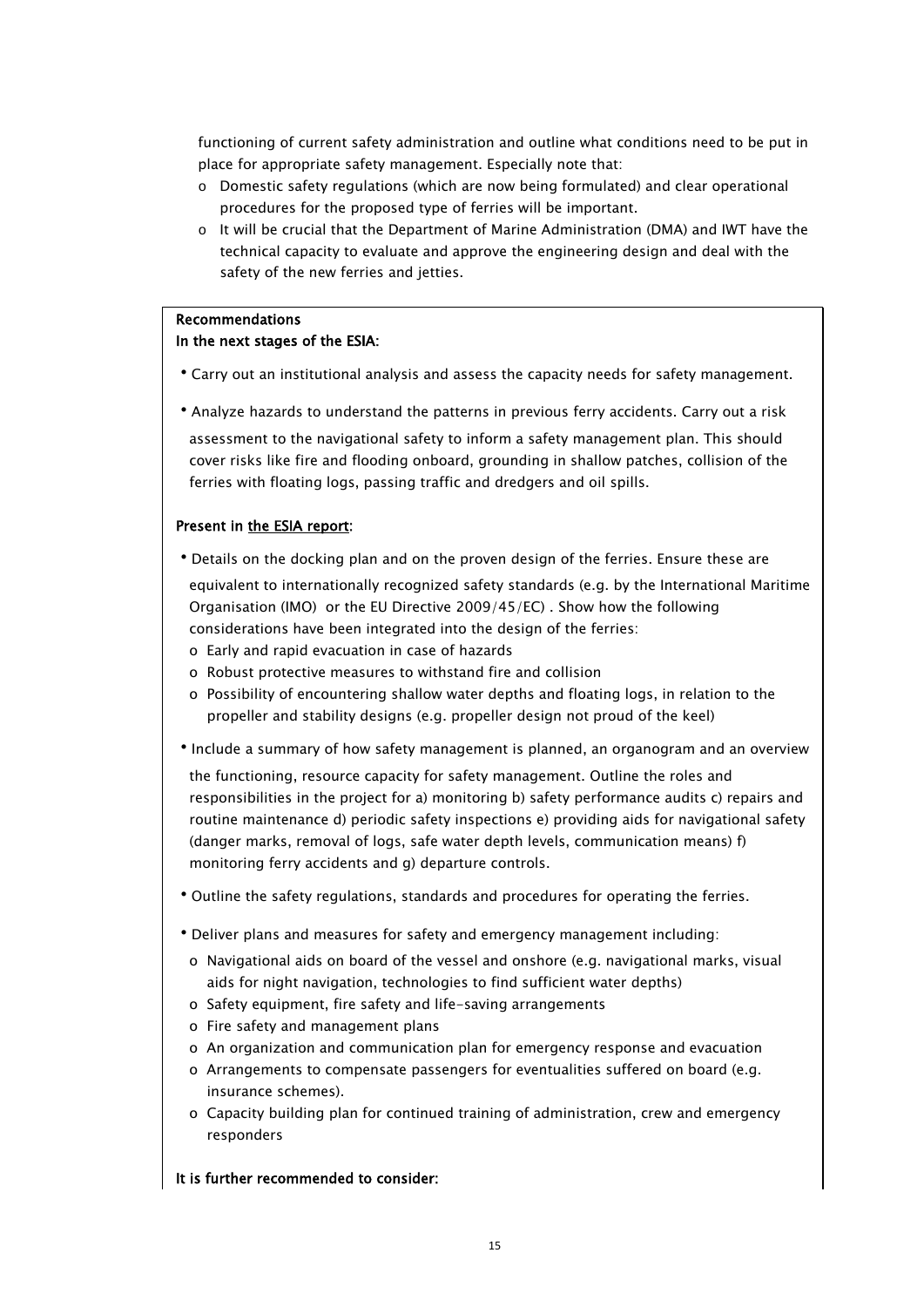- •Whether the ferry design construction, material, equipment and safety arrangements are according to any national standards and have been approved by any National Maritime Administration and also communicated to the IMO, for dissemination.
- <span id="page-17-0"></span>•Whether the proposed ferries are in service in an area equivalent to the project location.

### 3.2.2 Physical and Economic Displacement

The scoping report indicates that the applicability of IFC PS 5 on Land Acquisition and Involuntary Resettlement is 'possible'. Physical displacement is not identified as a major risk, because the jetty locations are expected to remain the same. Nevertheless, other information in the scoping report suggests that there are several groups that could be impacted. In addition to the potential impacts on small-scale and leasehold fishers outlined in 3.1, the following groups may face loss of shelter, assets and/or access to land or livelihoods:

- 16 families make informal use of the Monywa shipyard site during the dry season. Will these people be affected during the proposed shipyard upgrading?
- The livelihoods of food and beverage vendors and other small-scale businesses living on or near the proposed landing sites may be affected due to increased competition from food & beverage services integrated in the ferry services.
- Impacts on gold, gravel and sand miners are not expected. This needs to be confirmed in the ongoing assessment. The new ferry service could also affect livelihoods of existing private sector ferry operators.

#### Recommendations

Indicate in the final ESIA study:

- How the project design has been modified to avoid physical and economic displacement and other impacts on communities.
- Minimize and mitigate livelihood impacts, for instance through integrating existing food and beverage providers in the project's food and beverage supply chain.
- In case there are still residual physical/economic displacement impacts after appropriate mitigation, include in the ESIA a ToR for the development of an additional Resettlement Action Plan or Livelihood Restoration Plan.

### <span id="page-17-1"></span>3.3 Alternatives

### 3.3.1 All year round ferry service

<span id="page-17-2"></span>An important function of impact assessment is finding ways to avoid adverse significant impacts. This is underlined in **IFC PS 1**, which calls for the adoption of a mitigation hierarchy to 'anticipate, avoid or where avoidance is not possible to minimize, mitigate or to compensate for risks and impacts'. Considering the earlier outlined potential impacts from dredging, alternative solutions where dredging is not required are important to explore.

- In the scoping report, it is explained that a certain amount of dredging is necessary to provide the locally needed transport services in the dry season, especially during the peak season. A general figure is given that justifies the overall demand for river transport.
- However, exact figures and analysis on current and forecasted demand in the dry season and especially when draughts are insufficient for river transport, would be helpful to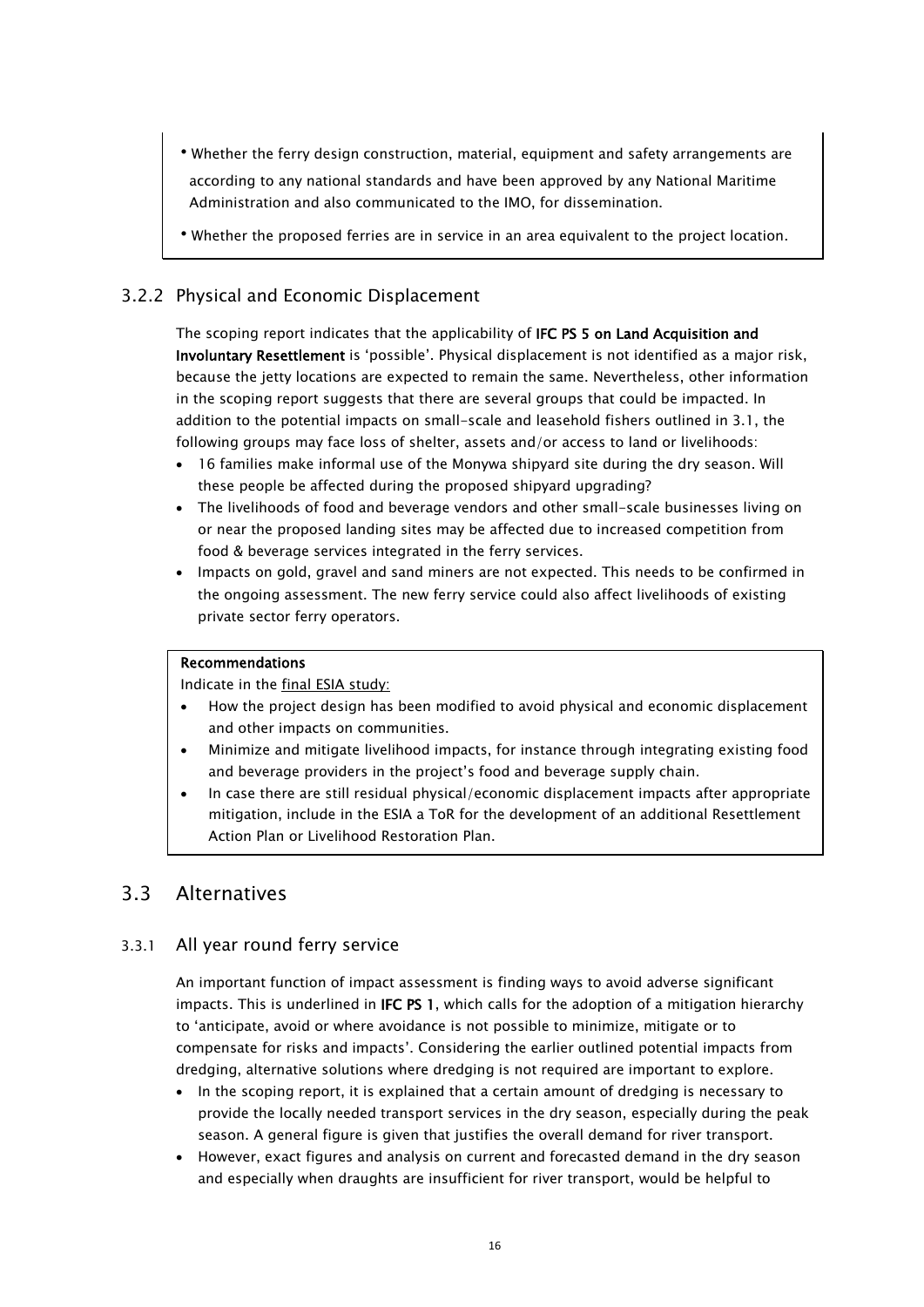present in the ESIA. This information will enable an understanding why the project cannot be designed without a need for dredging, and justify why alternatives for an all year round service, like seasonal ferry services or their temporary stop in periods of insufficient draughts, have not been considered. The following information needs to be presented in the ESIA:

- What are exactly the periods when draughts are not sufficient for river transport (which necessities dredging)? What is the exact demand for river transport in this period? What other modes of transport do people use in this period?
- What are the periods that ferries have an overcapacity in the dry season? Does this coincide with insufficient draught levels?

In case there is little demand for a ferry service when draughts are insufficient, alternatives for the all-year round service need to be re-considered in the ESIA. In case a high demand for ferry services coincides with periods of insufficient draught levels, the necessity for dredging and the reason for leaving out alternatives for an all-year round service would be clarified.

### <span id="page-18-0"></span>3.3.2 Dredging equipment and disposal methods

In the dredging study undertaken, several types of dredging equipment have been compared and Backhoe Dredgers (BHD) were selected as the preferred method, primarily based on their availability at DWIR and their suitability for local draught conditions. Similarly, keeping the dredged material in the river system is the preferred disposal method, because it prevents material from being extracted from the system and dredging is less time consuming. The scoping report indicates that alternatives for the above choices will not be studied in the ESIA. It is explained that the feasibility study for the project has already considered alternative methods, and the conclusions from that study will not be revisited in the ESIA.

The NCEA wants to note that the identification and the comparison of alternatives is a core function of an ESIA. Key to this function is that alternatives are considered that have an advantage in terms of environmental and social performance, and that the comparison looks at how options differentiate in terms of environmental and social impact. The comparison of alternative dredging and disposal methods was undertaken in the feasibility study and therein several social and environmental considerations were taken into account. But the focus is on technical and economic feasibility. The ESIA can build on this study, by a more comprehensive consideration of environmental and social concerns in these alternatives. For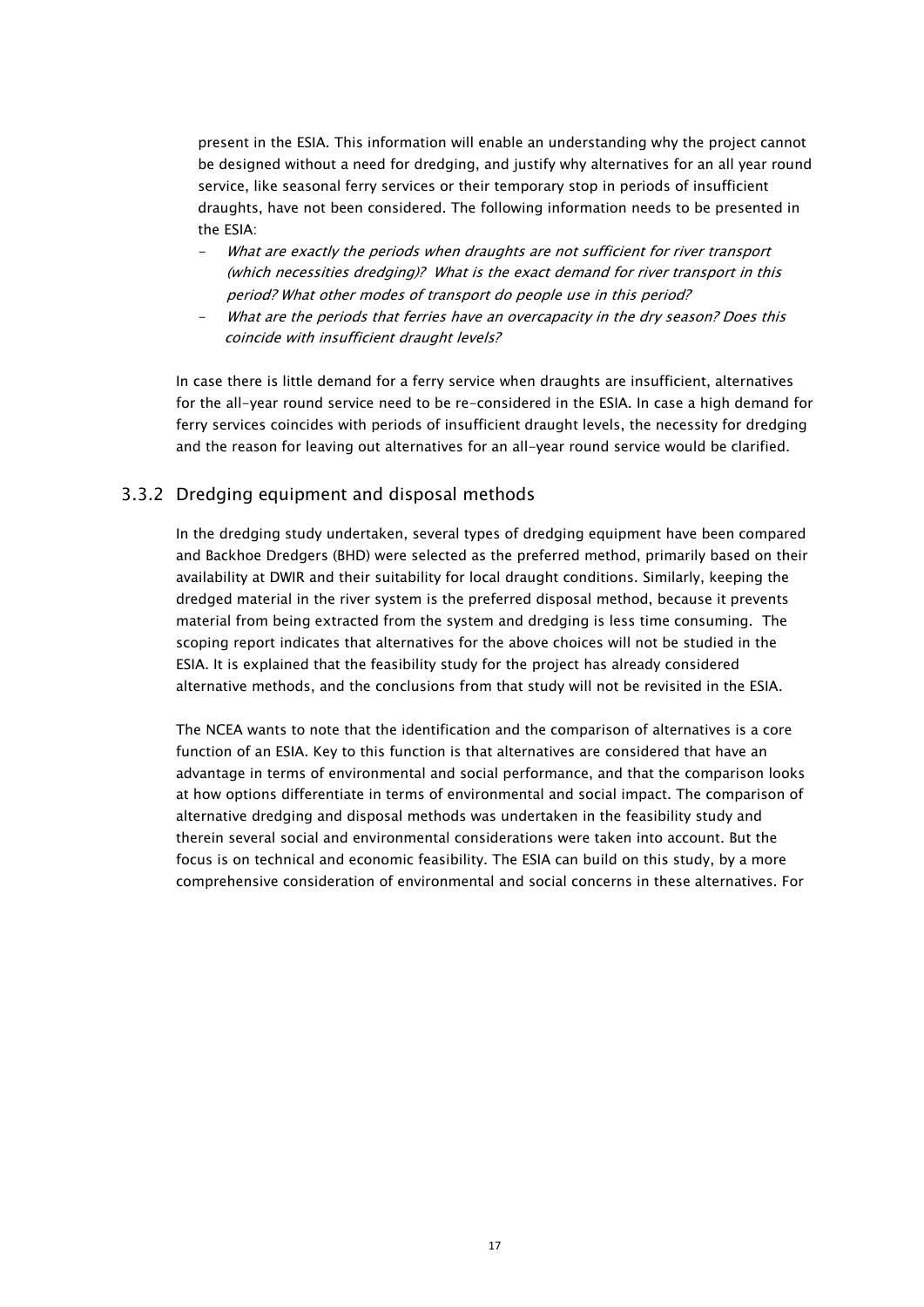instance, the ESIA may show that using a BHD compares less favorable, because it cannot be combined with on-land disposal, which may have certain advantages[21.](#page-19-0) Identification and comparison of alternatives could take place as suggested in Box 1.

Box 1.

#### Example: How to define dredging and disposal alternatives in an ESIA

- 1. Determine what lives on land/riverbank, air, water and the riverbed.
- 2. Assess flora and fauna (see section 3.1) on their sensitivity to impacts from dredging/disposal, e.g.:
	- Impacts on water quality from increased turbidity, sedimentation
	- Smothering of benthic habitats
	- Release of contaminants to the water column due to re-suspension of sediments
	- Changes of certain chemical compounds of the dredged materials when exposed to different levels of oxygenation
	- Reduced light penetration impacting light sensitive organisms and impacts on seagrass beds, algae etc. from suspended sediment plumes
	- Underwater / airborne sound and vibration
	- And so on.
- $3.$ 3. Identify alternatives/options, for dredging and disposing dredged materials. Define and assess different dredging scenario's.
- $\overline{4}$ Select the best option.

 [https://www.pianc.org/publications/envicom/dredging-management-practices-for-the-environment-a-](https://www.pianc.org/publications/envicom/dredging-management-practices-for-the-environment-a-structured-selection-approach)Based on EHS Ports and Harbors (2017) and PIANC guidelines #100

#### Some additional remarks:

Ī

- Equipment such as the Trailing Suction Hopper Dredgers is said not to be available. The ESIA report needs to clarify whether equipment available at local institutions (e.g. Myanmar Port Authority, the private sector) were also considered before arriving at this conclusion.
- Onshore disposal is said to be challenging due to limited time available to prepare onshore disposal sites. From an environmental and social perspective, on-land disposal methods need to be considered as an alternative (e.g. the beneficial use of dredged materials, for example in eroding stretches of the river or land reclamations, or the use of the same (multiple) disposal site(s)), because it may have important advantages. With onland disposal, Cutting Suction Dredgers could also be re-considered.
- Ploughing: is expected to be difficult because of coarse sediments, necessitating more advanced equipment. The combination of a plough (which is relatively easier to mobilize),

<span id="page-19-0"></span><sup>&</sup>lt;sup>21</sup> In the scoping report, disposal in the river is expected to cause limited impacts because it is planned at the end of the wet season when river sediment transport is still high. The increase in turbidity compared to baseline values is expected to be low. This expectation needs to be substantiated with more comprehensive data and analysis. Other possibility is that at the end of the wet season the turbidity levels have relatively decreased, and certain species may be benefiting from the stable conditions that are created by lower turbidity levels.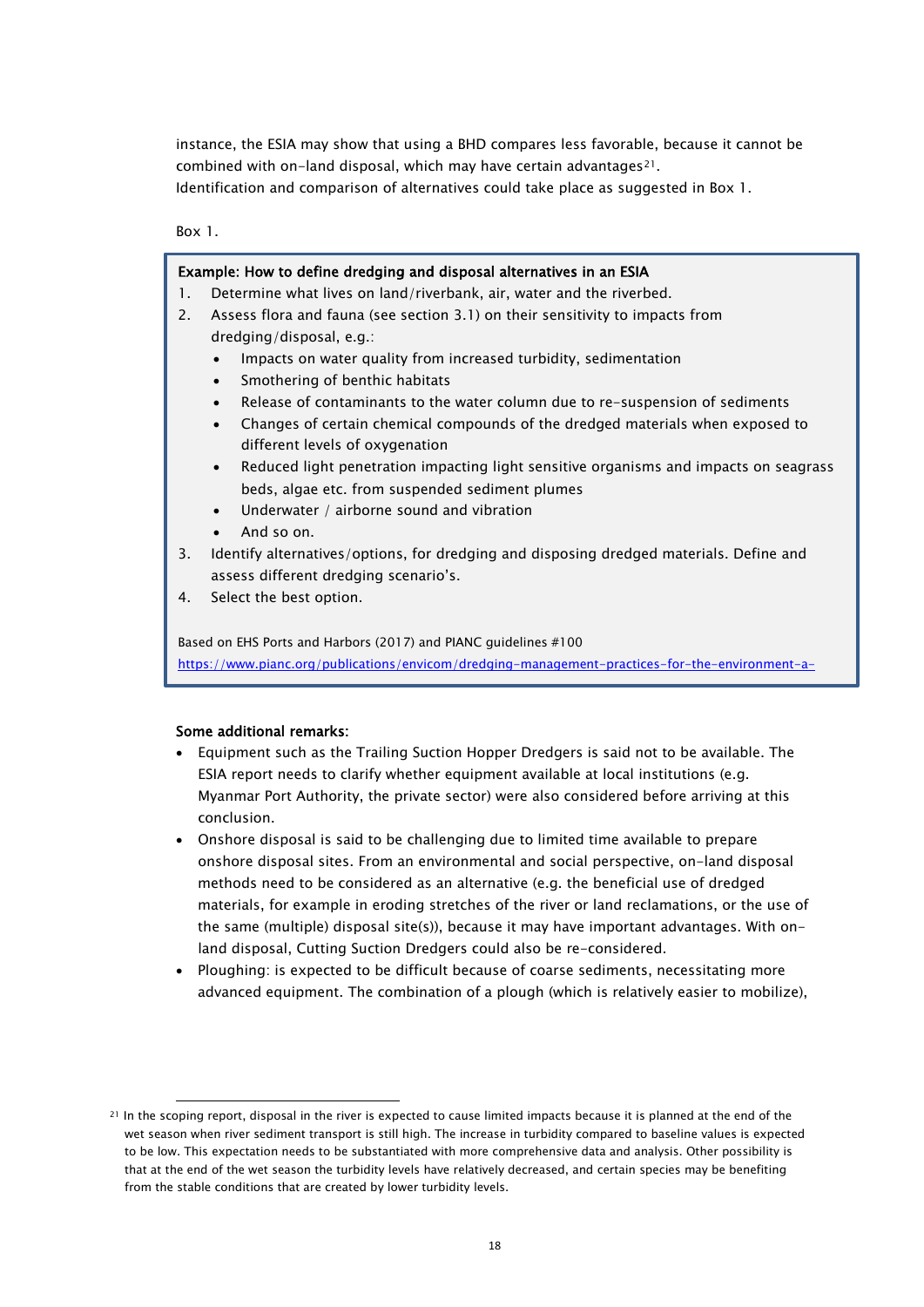with more advanced equipment could generate more flexibility in the time of dredging. This option could to be explored in the ESIA.

• For river disposal, a comparison of split hopper barges versus the use of a spreader pontoon could be considered.

#### Recommendations

In the coming stages of the ESIA and in the ESIA report:

- •Include an analysis of current and forecasted demand for river transport specific for the period that necessities dredging, to justify that dredging cannot be avoided.
- •Define an alternative scenario for dredging and disposal of dredging material that minimizes social and environmental impacts. This scenario could combine some of the following elements:
	- o Cutter Section Dredgers or another type of equipment
	- o Onshore disposal of dredged material, for instance:
		- The beneficial reuse of dredged material, e.g. in places with riverbank erosion or to bolster jetty platforms
		- Different locations for disposal or the use of 1 disposal site year after year
		- Different methods to place dredged material onshore (e.g. pumping, sailing barges to the shore and emptying with grabs, rainbowing, conveyor belt).
	- o Ploughing during the wet season
- •Compare in the ESIA the proposed and the alternative scenarios. Present how the two

 scenarios for dredging perform on social and environmental indicators (e.g. impacts on critical habitats, turbidity, greenhouse gasses, risk of collisions with mammals, entrapment of fish and turtles, safety, morphology and impacts like riverbank erosion and flooding).

•Explain why the proposed dredging equipment and methods for disposal are selected, with reference to the consideration of results from the impact assessment.

### <span id="page-20-0"></span>3.3.3 FRP ferries and pontoons

Safety risks in a river transport service can never be entirely ruled out. It is however possible to reduce risks as much as possible, by selecting the most appropriate type/material of vessel and jetties and design. Fibre Reinforced Plastic (FRP) is the preferred type of ferry and pontoon material for this project. This will require a clear justification in the ESIA report, especially in the light of the associated safety risks as outlined in section 3.2.1. In the scoping report, the study of Steel Hull Ferries as an alternative to the FRP ferries is included. The NCEA would like to emphasize the importance of analyzing the safety and environmental performance of this alternative versus the FRP alternatives and to present clearly in the ESIA.

The project proposes also an FRP pontoon jetty. The ESIA should explore the alternative of upgrading existing landing facilities or constructing new facilities using locally sourced material and local expertise.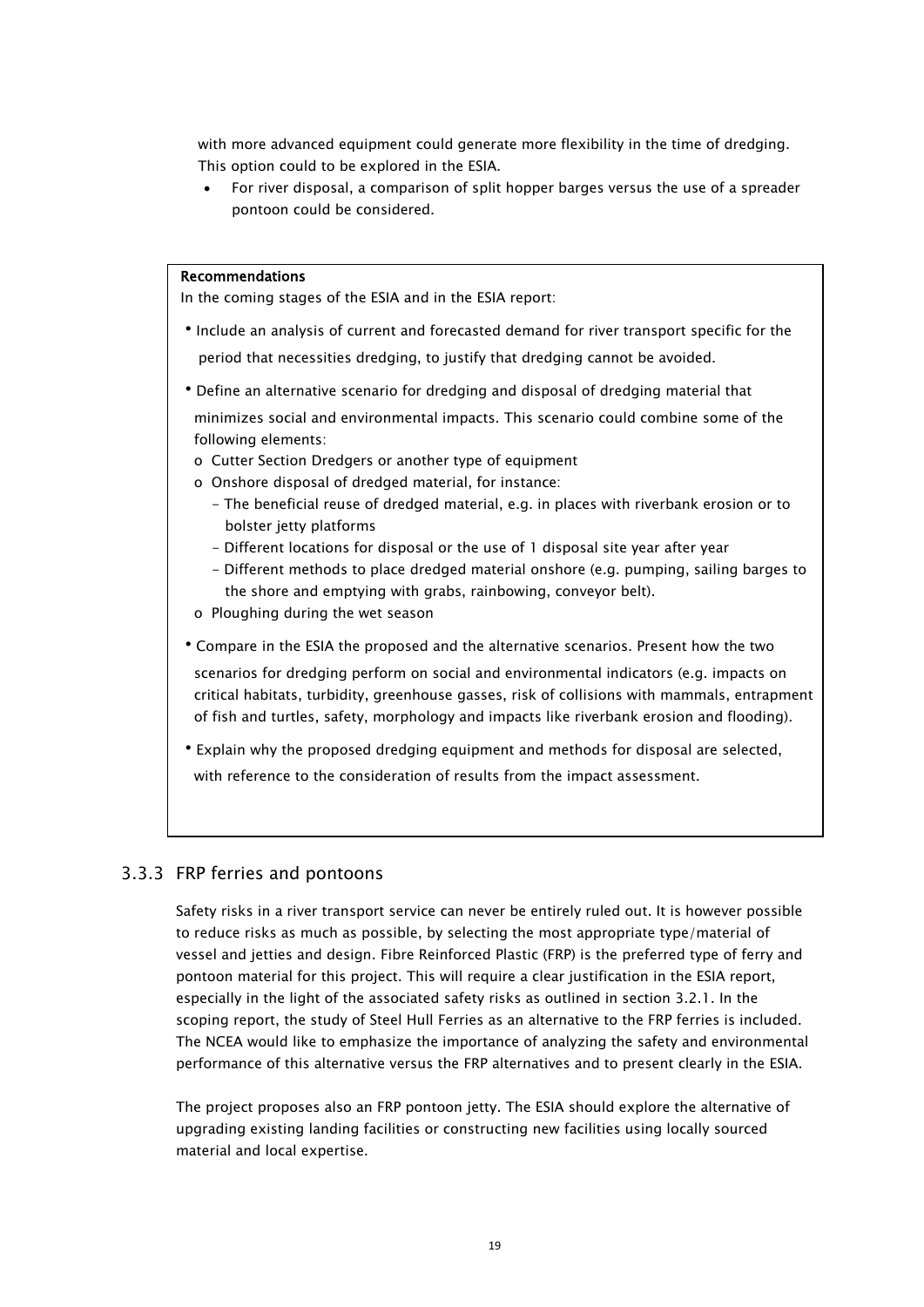#### Recommendations

In the further assessment and final ESIA report:

- Compare the proposed FRP ferries with Steel Hull Ferries on their performance on safety & environmental and social concerns.
- Compare the proposed FRP pontoons with alternatives, for instance those with other type of material and/or that can be locally sourced, to justify the proposed alternative.
- Present the results of the comparison and justify the final ESIA report why a certain type of ferry is preferred.

### <span id="page-21-0"></span>3.4 Stakeholder engagement in the ESIA

The NCEA notes that several informative consultations have been held with institutional stakeholders and a list of stakeholders to be engaged is provided. Some remarks:

- The ESIA team will engage affected stakeholders in the next stages. Note that civil society groups are not mentioned in the stakeholder mapping (4-2) and engagement activities (Table 4-3).
- The way the stakeholders are categorized and presented (i.e. the structure of Table 4-1) is not entirely clear. For instance, only the IWT is included as a directly affected institutional stakeholder. Why have DWIR or the department of wildlife and other institutions that may be assigned with responsibilities not been included? Some stakeholders are not yet specified: for example, which CSOs will be engaged? Who will represent affected groups like the fishermen, alluvial farmers and gold miners?
- The schedule of stakeholder engagement activities (Table 4-3) is generic. It would be helpful to specify how many focus group discussions will be held, at what locations and how the information generated in the ESIA will be disclosed. The scoping and the upcoming ESIA report should be made available to the public, stakeholders, and decision makers to inform them, in an understandable fashion, about the project and how environmental and social impacts will be managed.
- The development of a Stakeholder Engagement Plan (SEP) for the implementation phase will be IWT's responsibility. How will they coordinate with DWIR on stakeholder engagement during the implementation of dredging activities?
- Several stakeholder comments made during meetings and interviews are in contrast with the analysis in the feasibility study and related project choices. No further explanation is given on how these comments have been or will be addressed. Their comments refer for instance to:
	- o An expected sharp decline in the number of passengers using river transport, due to the scaling down in mining operations and road and bridge improvements
	- $\circ$  An overcapacity of ferry boats in the dry season, when people prefer to use roads
	- o That an intercity will not work as most passengers come from smaller villages: because they are poor they will not want to spend more money to travel to and from the towns where the ferries will stop. People use boats for short distance travels to access villages on the banks of the river.
	- $\circ$  Concerns about the ability of fibre glass to withstand contact with rocks and floating logs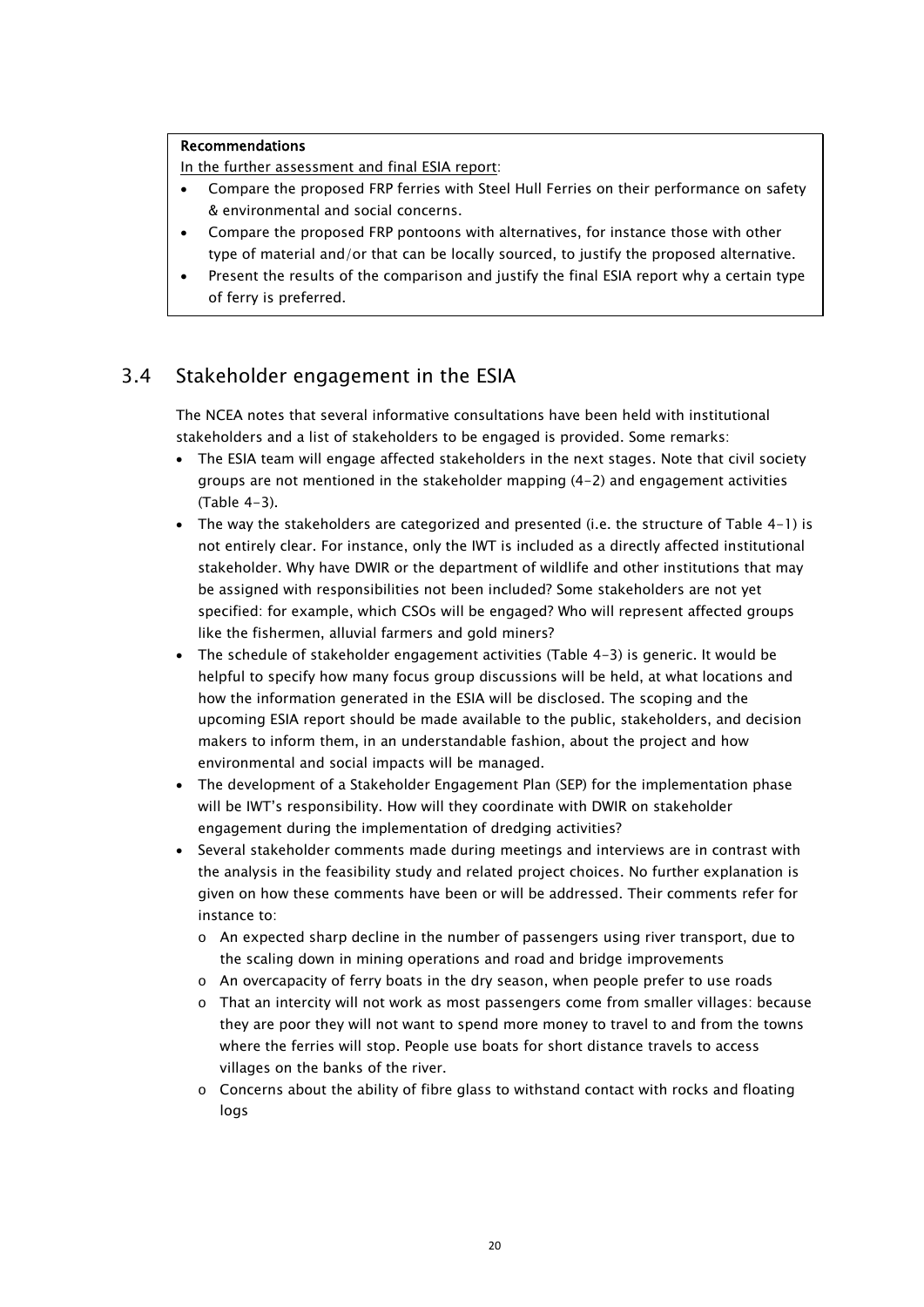### Recommendations

For the subsequent assessment work and the final ESIA report:

- Ensure additional stakeholder meetings with affected people and civil society groups are planned to obtain their views on the project's impacts, mitigation measures, alternatives and the way they would want to be engaged in the ESIA and the implementation phase.
- Specify in the Stakeholder Engagement Plan:
	- o How will information about the project be disclosed with the public and civil society?
	- o Who are the different stakeholders, where are they located and by whom will they be represented?
	- o How will stakeholders be engaged? What information and decisions will be discussed with them?
	- o What will the engagement of affected people look like, including the process for those affected by physical and/or economic displacement?
	- o What will be the role of DWIR in stakeholder engagement and how will IWT and DWIR coordinate this?
- Before holding public consultations, disseminate non-technical, culturally appropriate project information materials in locations that are easily accessible to project-affected people.
- Present clearly the main concerns, needs and expectations of stakeholders and how their feedback has been taken into account in project decisions and mitigation plans.
- Until a fully-fledged grievance mechanism is established, consider assigning a person to be responsible for grievances and information requests from communities and other stakeholders.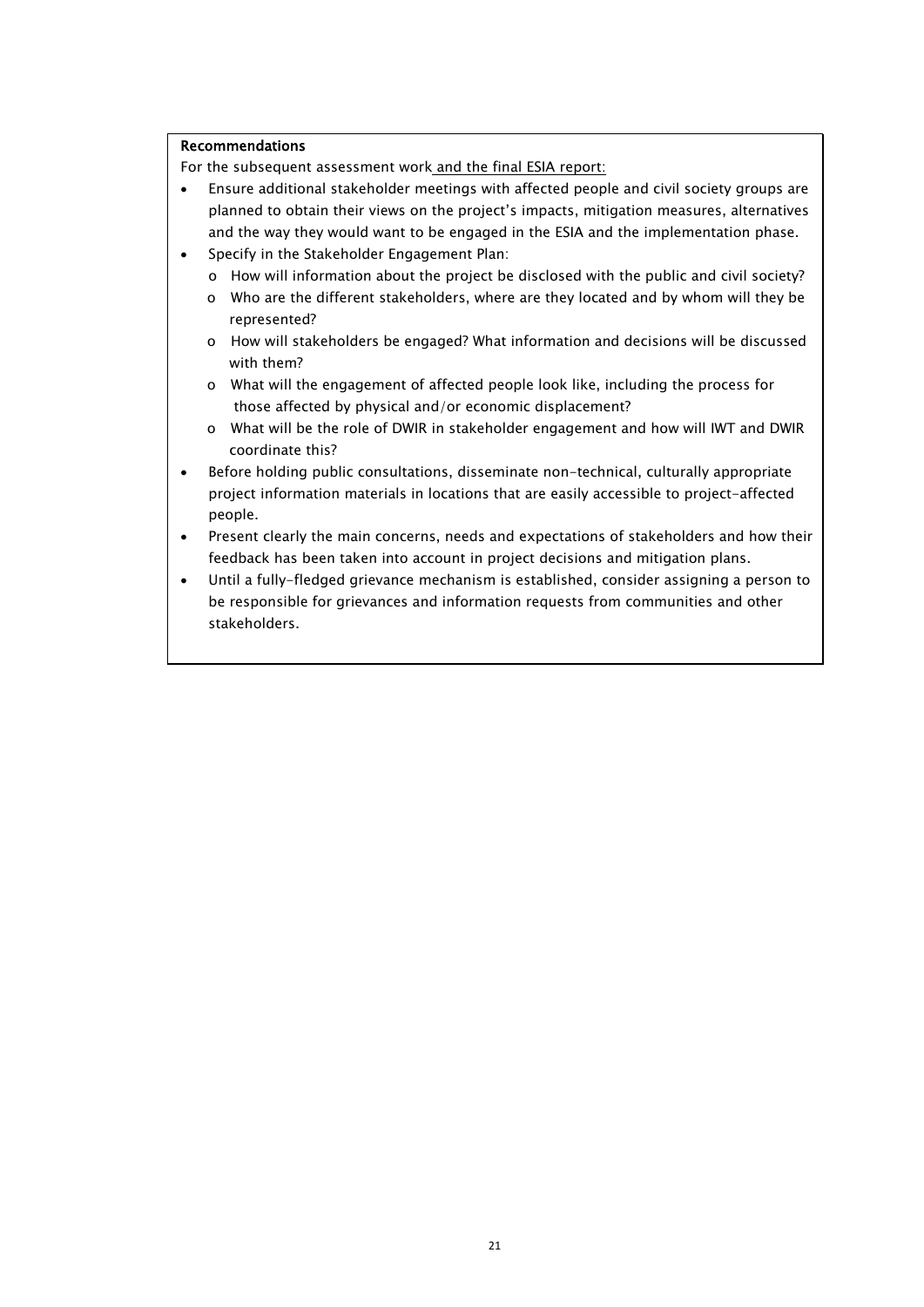# 4. Detailed comments on IFC PS

In earlier chapters of this advisory report, the NCEA outlined several key observations and recommendations on the scoping report for the project Passenger Transport Chindwin. In this chapter, the focus is on the points of attention in relation to IFC PS requirements, which need to be addressed in the further scoping / ESIA process. It should however be noted that the earlier mentioned key observations also have a direct link to the IFC PS. Therefore, the table below only presents several detailed and additional comments which have not yet been highlighted before.

<span id="page-23-0"></span>

|                                        | Performance Standards: brief explanation and focus points                                                                                                                                                    |                                                                               | <b>Comments</b>                                                                                                                                                                                                       |
|----------------------------------------|--------------------------------------------------------------------------------------------------------------------------------------------------------------------------------------------------------------|-------------------------------------------------------------------------------|-----------------------------------------------------------------------------------------------------------------------------------------------------------------------------------------------------------------------|
|                                        | IFC PS 1. Assessment and Management of Environmental and Social Risks and Impacts                                                                                                                            |                                                                               |                                                                                                                                                                                                                       |
|                                        | Identify and assess social and environmental risks and impacts, both positive and<br>negative, in the project's area of influence<br>Avoid, minimize, mitigate or compensate for adverse impacts on workers, | $\bullet$                                                                     | As part of stakeholder engagement, ideally before holding public<br>consultations, the project should develop non-technical, culturally<br>appropriate information materials to be disseminated in locations that are |
|                                        | communities and the environment                                                                                                                                                                              |                                                                               | easily accessible to project-affected people.                                                                                                                                                                         |
|                                        | Establish environmental and social action plans defining desired outcomes, actions,<br>measurable targets, performance indicators, timelines and resources                                                   |                                                                               | Several institutions other than the proponent will play a role in the<br>management of social and environmental risks. These institutions such as                                                                     |
|                                        | Establish procedures to monitor the effectiveness of the ESMMP. Disclose the<br>ESMMP Action Plan to the project affected people                                                                             |                                                                               | DWIR and departments responsible for nature / wildlife conservation or<br>safety, should be supported in fulfilling their role in the project's ESMP.                                                                 |
|                                        | Identify and analyse stakeholders that may be affected. Formulate a Stakeholder<br>Engagement Plan to ensure their appropriate engagement                                                                    |                                                                               |                                                                                                                                                                                                                       |
|                                        | Disclose information to stakeholders in an accessible, easy to understand,<br>transparent and culturally appropriate manner                                                                                  |                                                                               |                                                                                                                                                                                                                       |
|                                        | Provide affected groups opportunity to express their views on project risks,<br>impacts and mitigation measures.                                                                                             |                                                                               |                                                                                                                                                                                                                       |
|                                        | Establish grievance mechanisms and systems to report to affected groups                                                                                                                                      |                                                                               |                                                                                                                                                                                                                       |
|                                        | Establish and maintain an appropriate Social and Environmental Management System                                                                                                                             |                                                                               |                                                                                                                                                                                                                       |
| IFC PS 2. Labor and Working Conditions |                                                                                                                                                                                                              |                                                                               |                                                                                                                                                                                                                       |
|                                        | This PS recognizes fundamental rights of workers, guided by ILO and UN Conventions.                                                                                                                          | $\bullet$                                                                     | The NCEA understands that operational procedures for the upgrade of the                                                                                                                                               |
| The PS requires:                       |                                                                                                                                                                                                              | two shipyards, will be given attention and areas requiring strengthening will |                                                                                                                                                                                                                       |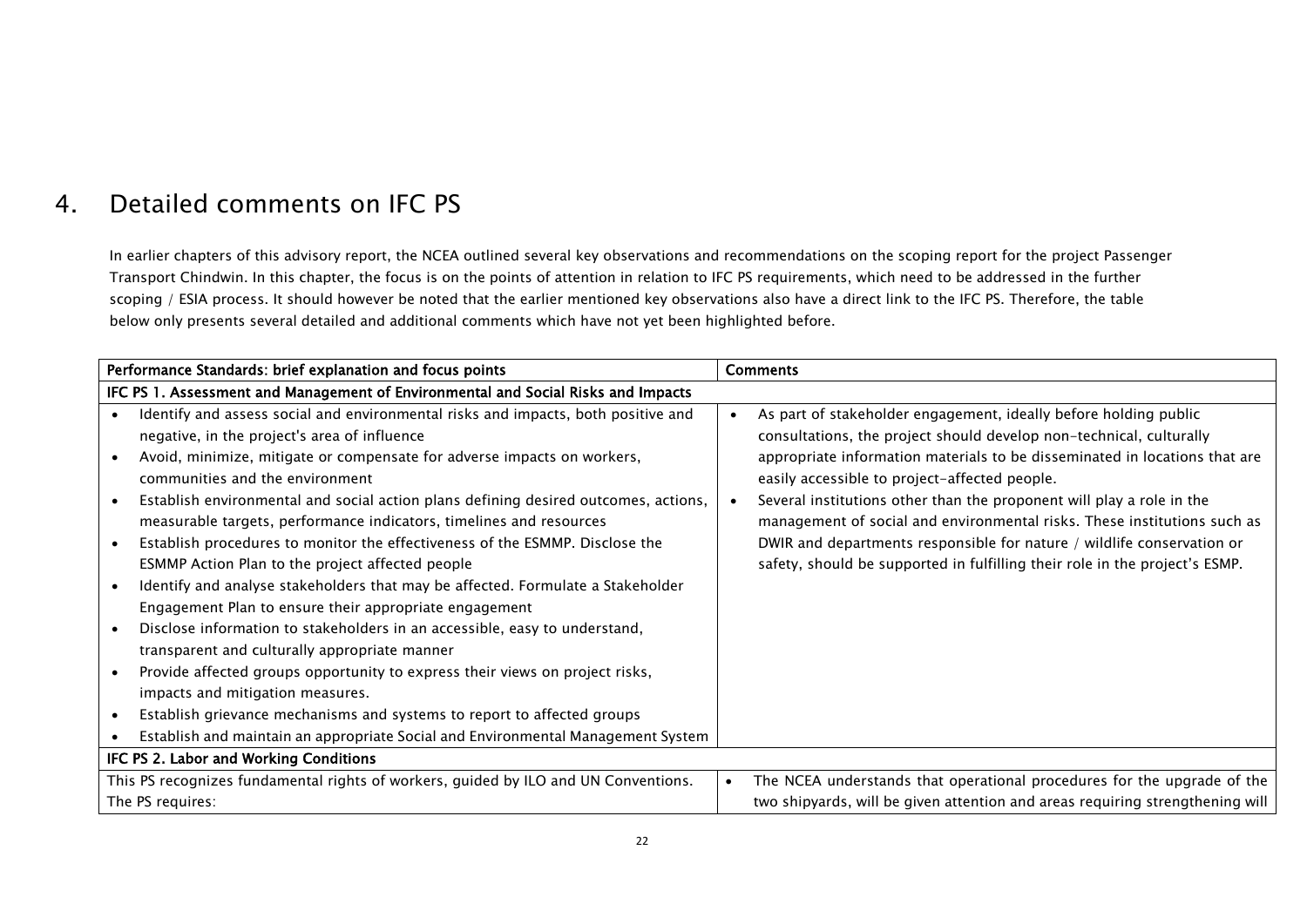<span id="page-24-0"></span>

|                                                        | Fair treatment, non-discrimination, equal opportunity to workers<br>$\bullet$      | be brought to light. Some points of attention would be:                                   |
|--------------------------------------------------------|------------------------------------------------------------------------------------|-------------------------------------------------------------------------------------------|
|                                                        | Good worker - management relationship and good relationship with worker's          | Develop a worker's grievance mechanism for the ferry staff, shipyard                      |
|                                                        | organisations                                                                      | workers and project employees.                                                            |
|                                                        | Compliance with national employment and labor laws                                 | Deliver a staffing plan of the ferries to provide insight into working                    |
|                                                        | Protection of workers, provide good working conditions, promote safety and health, | schedules. Would it be the same crew operating the entire voyage or are                   |
|                                                        | minimize hazards consistent with international good industry practice              | shifts planned at designated ports? Does the ferry provide resting                        |
|                                                        | Avoid use of forced labor, or harmful child labor<br>$\bullet$                     | quarters?                                                                                 |
|                                                        | Freedom of association and collective bargaining                                   | Appropriate policies and guidelines for subcontractors need to be                         |
|                                                        | Adopt and implement policy and procedures around Child labor, forced labor,        | developed, integrated into contracts, to safeguard rights of casual workers               |
|                                                        | gender policies, monitoring of third-party performance                             | and temporary labor force.                                                                |
|                                                        | Establish Grievance Mechanism for workers                                          | Include in the ESMP/ESMS regular monitoring of working conditions and                     |
|                                                        |                                                                                    | compliance with standards for child labor, fair treatment and non-                        |
|                                                        |                                                                                    | discrimination.                                                                           |
| IFC PS 3. Resource Efficiency and Pollution Prevention |                                                                                    |                                                                                           |
|                                                        | Introduce measures to improve efficiency in water consumption, energy and other    | Various sources of pollution and emissions are identified. What has not been              |
|                                                        | resources and material inputs. Integrate principles of cleaner production into     | (explicitly) referred to in the scoping report is the following:                          |
|                                                        | project design                                                                     | Environmentally friendly disposal of composite material like FRP is known<br>$\bullet$    |
|                                                        | Avoid, minimize, and clean up pollutants and hazardous/non-hazardous wastes.       | to be complicated and expensive <sup>22</sup> . Ensure that the ferries are provided      |
|                                                        | Use good international practice and technologies (including EHS guidelines).       | with a green passport and a plan for the safe and environmentally sound                   |
|                                                        | Addresses issues like water pollution, land contamination, handling of hazardous   | recycling at the end of their service life. The proposed jetties also need to             |
|                                                        | materials and disposal of industrial waste                                         | be provided with a similar plan or alternately constructed from locally                   |
|                                                        | Reduce greenhouse gas emissions. Consider alternatives to reduce GHG emissions.    | sourced environment friendly material.                                                    |
|                                                        | If more than 25.000 tonnes of CO2 emissions per year are expected (by all project  | The intention is to use better quality fuel. This is an improvement, but not<br>$\bullet$ |
|                                                        | related activities) these emissions need to be quantified                          | a positive impact as suggested. The project will still use a significant                  |
|                                                        |                                                                                    | amount of fuel, leading to CO2 emissions (with a chance of exceeding                      |

<sup>22</sup> Franz Evergren (2015) Engineering Analysis Report – Eco-Island Ferry. SP Fire Research Report 2015:05. Boras. SP Technical Research Institute of Sweden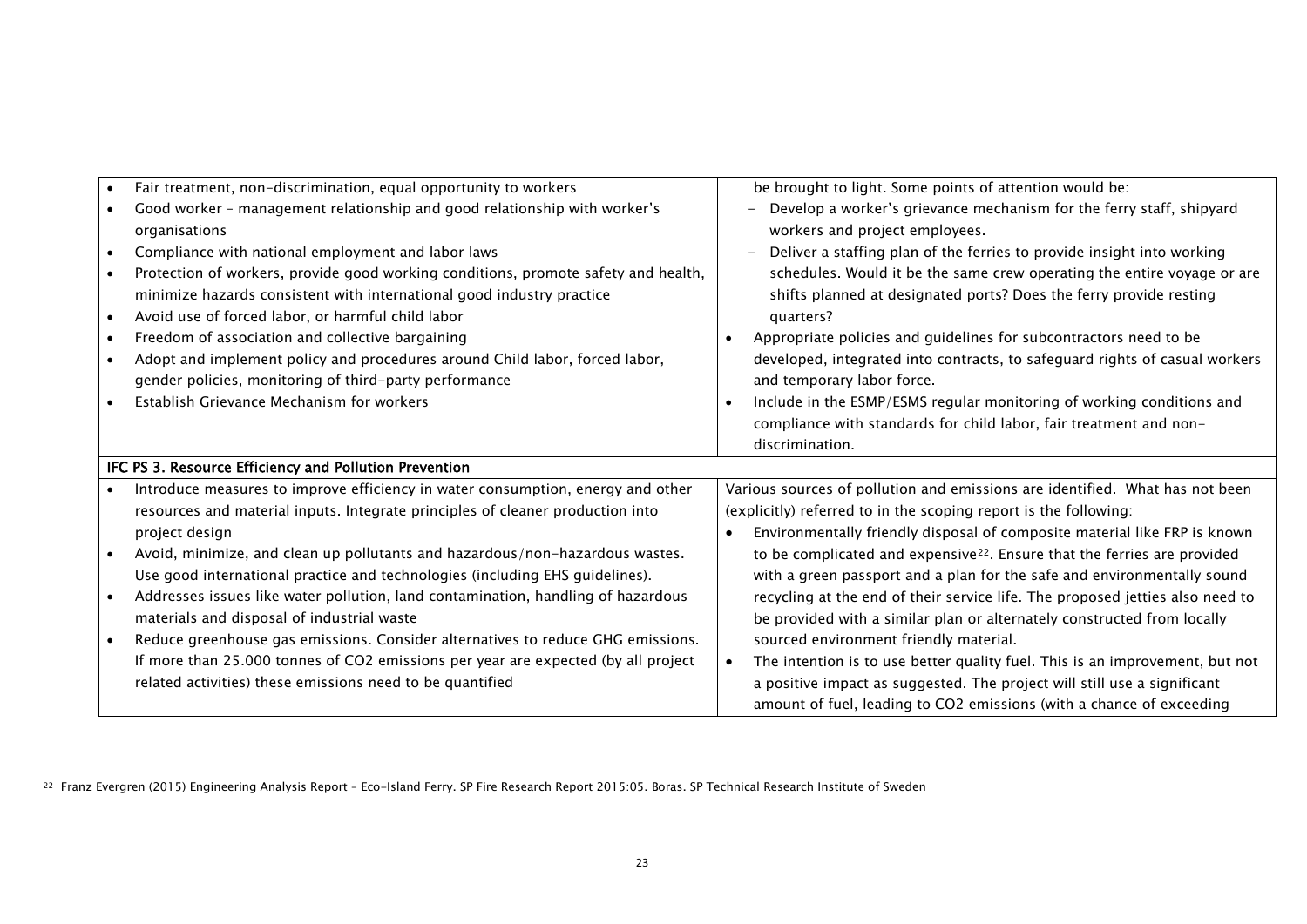|                                                                                                                                                                                                                                                                                                                                                                                                                                                                                                                                                                                                                                                                                                                                                                                                                                                                                                                                                                                                                    | 25.000 tons) per year. Dredging equipment with lower emission levels (low<br>sulphur fuels or LNG) could be considered here.<br>It is not clear why the dredging plan for the project is to work from<br>downstream to upstream. There may be good reasons for this approach,<br>but these are not mentioned. Working the other way around could help<br>avoid pollution of the areas already dredged.                                                                                                                                                                                                                                                                                                                                                                                                                                                                                                                                                                                                                                                                                                                                                                                                                                                                              |  |
|--------------------------------------------------------------------------------------------------------------------------------------------------------------------------------------------------------------------------------------------------------------------------------------------------------------------------------------------------------------------------------------------------------------------------------------------------------------------------------------------------------------------------------------------------------------------------------------------------------------------------------------------------------------------------------------------------------------------------------------------------------------------------------------------------------------------------------------------------------------------------------------------------------------------------------------------------------------------------------------------------------------------|-------------------------------------------------------------------------------------------------------------------------------------------------------------------------------------------------------------------------------------------------------------------------------------------------------------------------------------------------------------------------------------------------------------------------------------------------------------------------------------------------------------------------------------------------------------------------------------------------------------------------------------------------------------------------------------------------------------------------------------------------------------------------------------------------------------------------------------------------------------------------------------------------------------------------------------------------------------------------------------------------------------------------------------------------------------------------------------------------------------------------------------------------------------------------------------------------------------------------------------------------------------------------------------|--|
| IFC PS 4. Community Health, Safety and Security                                                                                                                                                                                                                                                                                                                                                                                                                                                                                                                                                                                                                                                                                                                                                                                                                                                                                                                                                                    |                                                                                                                                                                                                                                                                                                                                                                                                                                                                                                                                                                                                                                                                                                                                                                                                                                                                                                                                                                                                                                                                                                                                                                                                                                                                                     |  |
| This PS addresses proponent's responsibility to avoid and minimize risks and impacts<br>that may arise from project activities, equipment and infrastructure. The<br>implementation of actions is managed through the client's ESMMP (ref PS-1).<br>Identify, evaluate, avoiding or minimize risks and impacts on the health and safety<br>of the local community during the project life cycle including:<br>Risk of exposure to hazardous materials during delivery, use and disposal<br>Adverse impacts on ecosystem services<br>Exposure to water related and communicable diseases<br>Design, construct, operate and decommission structural elements consistent with<br>good international industry practice<br>In case of potential risks, formulate and coordinate with stakeholders (responsible<br>agencies, affected communities) an Emergency Preparedness and Response Plans so<br>they can fully understand the risks<br>Security arrangements do not jeopardize the community's safety and security | The FRP pontoon jetty with a leading bridge is expected to enhance<br>$\bullet$<br>passenger safety during embarkation/disembarkation. In order to realise<br>the full benefits of enhanced safety, the associated civil works leading up<br>to the pontoon bridge would be required to be included in the project<br>planning and implementation process.<br>Reduced navigability (e.g. for fishers) and collision risk with passing traffic,<br>including dredging equipment.<br>Reduced air quality due to emissions caused by the use of heavy fuels by<br>$\bullet$<br>dredging equipment and the associated health impacts<br>Hindrance from airborne sound when dredging takes place near human<br>$\bullet$<br>receptors. Depending on how construction materials will be transported<br>(River? Road?) there may be off-or on-shore impacts from increased vessel<br>or truck movement in areas outside the project location.<br>Reduced water quality around dredging areas, impacting existing water use<br>The seat ergonomics in the ferries, particularly considering physiological<br>implications of the long voyages<br>The need for insurance and compensation in case of a hazard causing<br>damage to the safety and health of communities, crew or passengers. |  |
| IFC PS 5. Land Acquisition and Involuntary Resettlement                                                                                                                                                                                                                                                                                                                                                                                                                                                                                                                                                                                                                                                                                                                                                                                                                                                                                                                                                            |                                                                                                                                                                                                                                                                                                                                                                                                                                                                                                                                                                                                                                                                                                                                                                                                                                                                                                                                                                                                                                                                                                                                                                                                                                                                                     |  |
| Avoid or minimize physical and economic displacement (through alternative project                                                                                                                                                                                                                                                                                                                                                                                                                                                                                                                                                                                                                                                                                                                                                                                                                                                                                                                                  | Informal settlers ('squatters') and small vendors are likely poor and<br>$\bullet$                                                                                                                                                                                                                                                                                                                                                                                                                                                                                                                                                                                                                                                                                                                                                                                                                                                                                                                                                                                                                                                                                                                                                                                                  |  |
| designs) and the adverse impacts from resettlement. This also counts for associated                                                                                                                                                                                                                                                                                                                                                                                                                                                                                                                                                                                                                                                                                                                                                                                                                                                                                                                                | vulnerable groups that require specific safeguard measures,                                                                                                                                                                                                                                                                                                                                                                                                                                                                                                                                                                                                                                                                                                                                                                                                                                                                                                                                                                                                                                                                                                                                                                                                                         |  |
| facilities not funded by the proponent, but which are essential the project's success                                                                                                                                                                                                                                                                                                                                                                                                                                                                                                                                                                                                                                                                                                                                                                                                                                                                                                                              | An operational-level grievance mechanism needs to be established as soon                                                                                                                                                                                                                                                                                                                                                                                                                                                                                                                                                                                                                                                                                                                                                                                                                                                                                                                                                                                                                                                                                                                                                                                                            |  |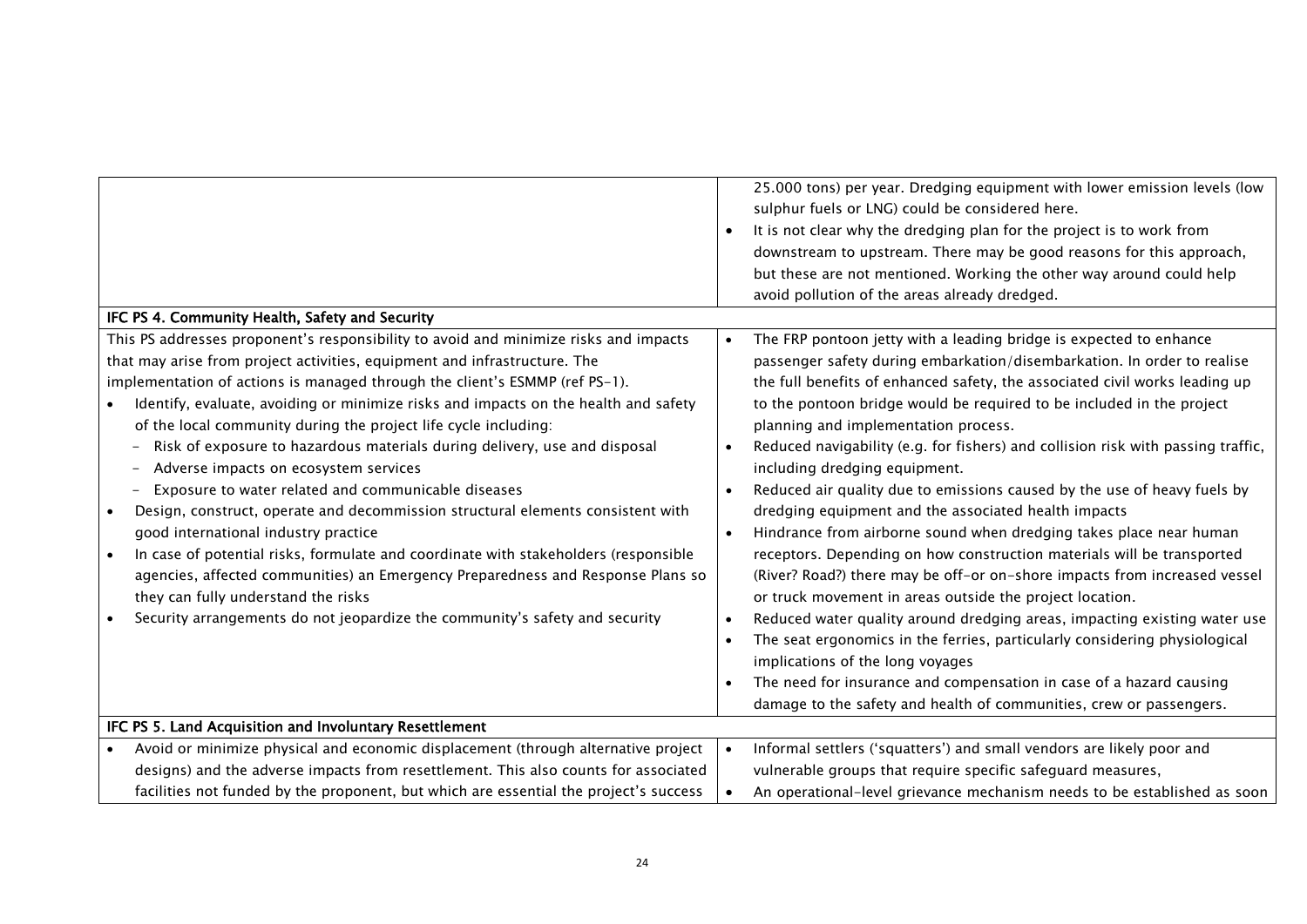|           | Improve or restore the living condition and livelihoods of displaced persons, both         | as possible, with a clear explanation of whom and how to contact in case of       |
|-----------|--------------------------------------------------------------------------------------------|-----------------------------------------------------------------------------------|
|           | including persons with formal and not formal land rights. Pay specific attention to        | complaints and/or questions.                                                      |
|           | poor and vulnerable groups                                                                 | After avoiding and mitigation, in case of physical / economic displacement        |
|           | Formulate a Resettlement Action Plan (RAP) and a Livelihood Restoration Plan (LRP)         | remain, livelihoods should be restored and any loss of assets should be           |
|           | through collaborative and informed decision making. Monitor and evaluate the               | compensated based on full replacement costs. In such a situation a                |
|           | implementation of RAP/LRP and establish a separate grievance mechanism                     | detailed RAP or / LRP is required and a separate SEP for affected groups.         |
|           | IFC PS 6. Biodiversity Conservation and Sustainable Management of Living Natural Resources |                                                                                   |
|           | Covers protection and conservation of biodiversity in modified, natural and critical       | The project takes place within the Chindwin River system which is high in         |
|           | habitats. In critical habitats no project activities are allowed unless no viable          | ecological and biodiversity values. It is one of the few remaining rivers in      |
|           | alternatives exist and there will be no adverse impacts on the critical habitat            | the region that has not been dammed or changed by structures that alter           |
| $\bullet$ | Direct and indirect impacts on biodiversity and ecosystems need to be evaluated,           | the flow and water balance of the river. Issues related to biodiversity have      |
|           | avoided and mitigated. Competent professionals need to be engaged.                         | already been outlined in detail elsewhere in this advice.                         |
| $\bullet$ | Proponents must adopt an adaptive management to ensure that mitigation                     |                                                                                   |
|           | measures are responsive to changing conditions                                             |                                                                                   |
| $\bullet$ | Maintain benefits from ecosystem services and manage natural resources                     |                                                                                   |
|           | sustainably founded on a multi-stakeholder consultative process                            |                                                                                   |
|           | In projects with significant biodiversity issues (e.g. sensitive habitats or endangered    |                                                                                   |
|           | species), a Biodiversity Action Plan should be prepared, with net gain for Critical        |                                                                                   |
|           | Habitat and no net loss for 'Natural Habitats'                                             |                                                                                   |
|           | IFC PS 7. Indigenous Peoples                                                               |                                                                                   |
|           | This PS calls for the avoidance/minimization of impacts on indigenous peoples              | In the ESIA process, as locations of activities will become clear, a more precise |
|           | Sustainable and culturally appropriate development of benefits and opportunities.          | overview of affected groups will need to be developed. In case the traditional    |
|           | Free, Prior and Informed Consent (FPIC) in certain circumstances, and participative        | land of indigenous peoples are directly affected, FPIC may apply. This needs to   |
|           | mapping of land and resources and assessments of impacts                                   | be clarified in further ESIA steps.                                               |
|           | IFC PS 8. Cultural Heritage                                                                |                                                                                   |
|           | This PS calls for the:                                                                     | During construction of the jetties, dredging as well as the expansion of a        |
|           | Protection, preservation of cultural heritage (e.g. religious sites, historical artefacts) | shipyard a 'chance find' procedure needs to be followed. This is a specific       |
|           | Promotional of equitable sharing of cultural heritage benefits                             | procedure required when discovering historical artefacts as outlined in article 8 |
|           |                                                                                            | and Guidance Note 15 of IFC PS 8.                                                 |
|           |                                                                                            |                                                                                   |